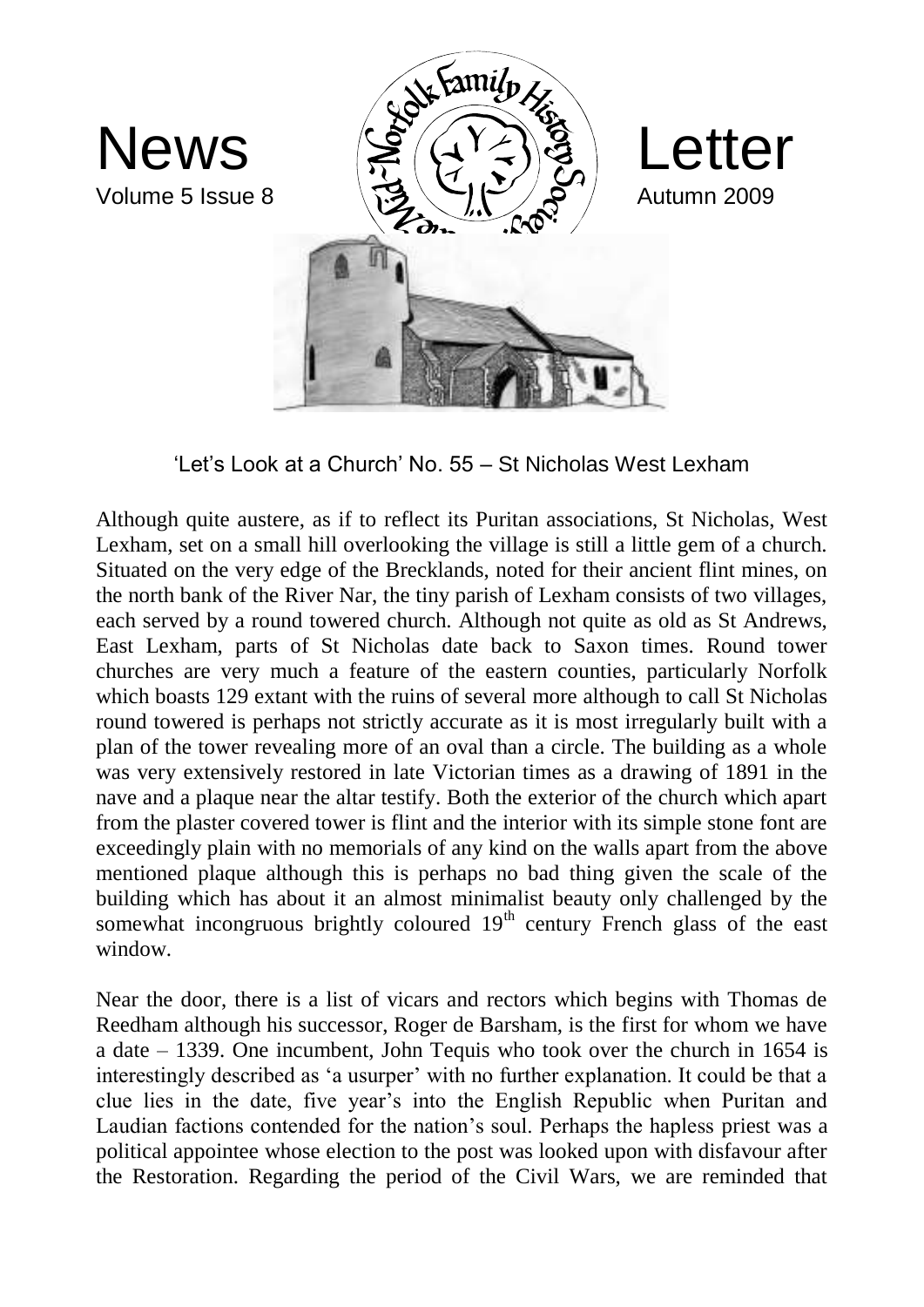West Lexham's most famous son was undoubtedly Philip Skippon, c.1600-60 who was born locally into the minor gentry and after living for a time at Foulsham Hall which he inherited in 1634 took up again the military career which he had begun in his youth and went on to become one of Cromwell's ablest and most prominent commanders serving with distinction at Newbury and later Naseby where despite serious wounds he refused to leave the field. He held many offices including being elected Member of Parliament for King's Lynn in 1654 and during the Rule of the Major-Generals commanded the London district. For more on this period, the reader should refer to R.W. Ketton-Cremer's excellent book *Norfolk in the Civil War*, now out of print but widely available in libraries. Thoughts of Philip Skippon reminded us of a nearby connection with Oliver Cromwell and on the same day that we looked at Saint Nicholas, West Lexham, we also paid a brief visit to Swaffham where Catherine Steward of Castle Acre, the Lord Protector's maternal grandmother is commemorated in the church of St Peter and St Paul.

A fine monument in the Lady Chapel (1590) represents a somewhat formidable woman kneeling in white robes firmly clasping her Bible and a *memento mori* in the form of a large skull. Given her commanding presence here it is perhaps ironic that the church's original painted glass windows are said to have been destroyed by Puritan iconoclasts who replaced these popish affectations with plain 'Protestant glass' only resting from their labours to amuse themselves by taking pot shots at the carved angels in the roof while Cromwell's granny looked on disapprovingly in effigy. Despite this forced simplification, Swaffham's large and impressive church with all its finery, serving as it does a large market town, is worlds away in spirit from the *bijou* rural haven of St Nicholas, West Lexham. As to which is the most pleasing, I leave it to the reader to decide.

The original parish registers are held at the Norfolk Record Office (Cat. Ref. PD 635) and comprise Baptisms 1689-1758 and 1779-1972, Marriages 1689-1985, Burials 1689-1758 and 1779-1812 and Banns 1755-1811, 1829 and 1849-1945. Microform copies of the above are available for research but Baptisms end 1908, Marriages 1900 and Banns 1919. Archdeacon's and Bishop's Transcripts cover Baptisms 1600-1919, Marriages 1600-1837 and Burials 1600-1919. Items from the Parish Chest include notes and transcripts of documents concerning a grant by Henry VIII to Thomas Duke of Norfolk of the advowson to West Lexham 1537, East Lexham and Great Dunham boundaries, roads and public allotments made under an enclosure act 1797 and a certified copy made 1851 of the 1838 tithe apportionment.

*Roderic & Denise Woodhouse*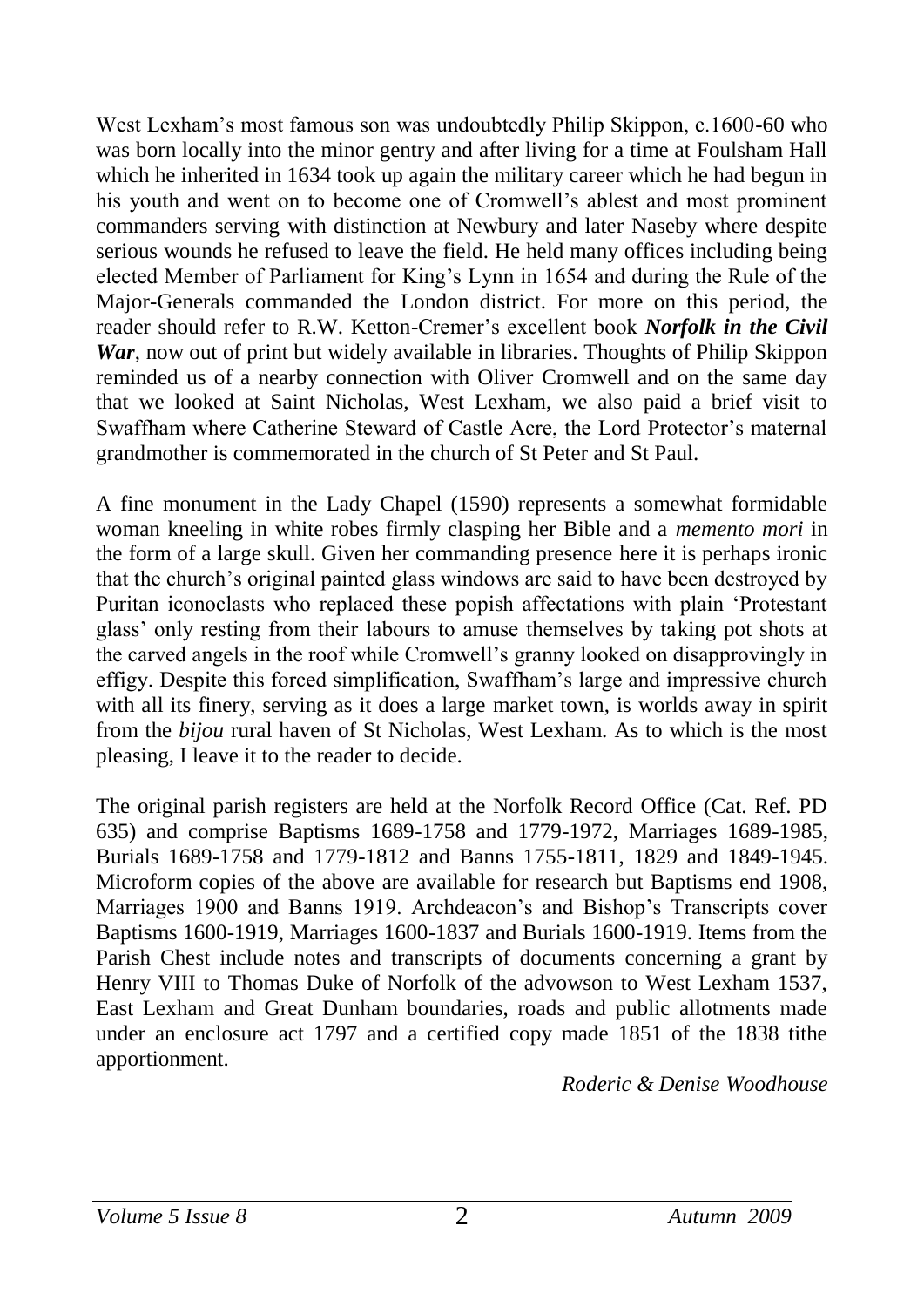#### **A few words from your Editor …**

Hello everyone, thank you so much for all your contributions to the Newsletter, without them we wouldn't have one, so please keep them coming. We have nearly reached another AGM, please come along to the meeting in September, if you are able, and have your say as to how your Society is run.

**Format for Newsletter Contributions** …. Preferably typed using Microsoft Word or Works, then please email the file to me at [Familyhis@aol.com](mailto:Familyhis@aol.com) or post in on a CD/floppy disk or handwritten, to me at the address on the back of the Newsletter.

**Deadline for inclusion in the next Newsletter ……… October 10th 2009.** *Kate Easdown*

#### **CONTENTS**

| THE LONDON GAZETTE - TREASURE TROVE OF           |  |
|--------------------------------------------------|--|
|                                                  |  |
|                                                  |  |
|                                                  |  |
| <b>MEMBERS' UPDATED EMAIL ADDRESSES  10</b>      |  |
| <b>FAMILY HISTORY LIBRARY AT MORMON CHURCH10</b> |  |
|                                                  |  |
|                                                  |  |
| <b>FORTHCOMING FAMILY HISTORY EVENTS 14</b>      |  |
|                                                  |  |
|                                                  |  |
|                                                  |  |
|                                                  |  |
| <b>FORTHCOMING SPEAKERS AT MNFHS MEETINGS 18</b> |  |
|                                                  |  |
|                                                  |  |
|                                                  |  |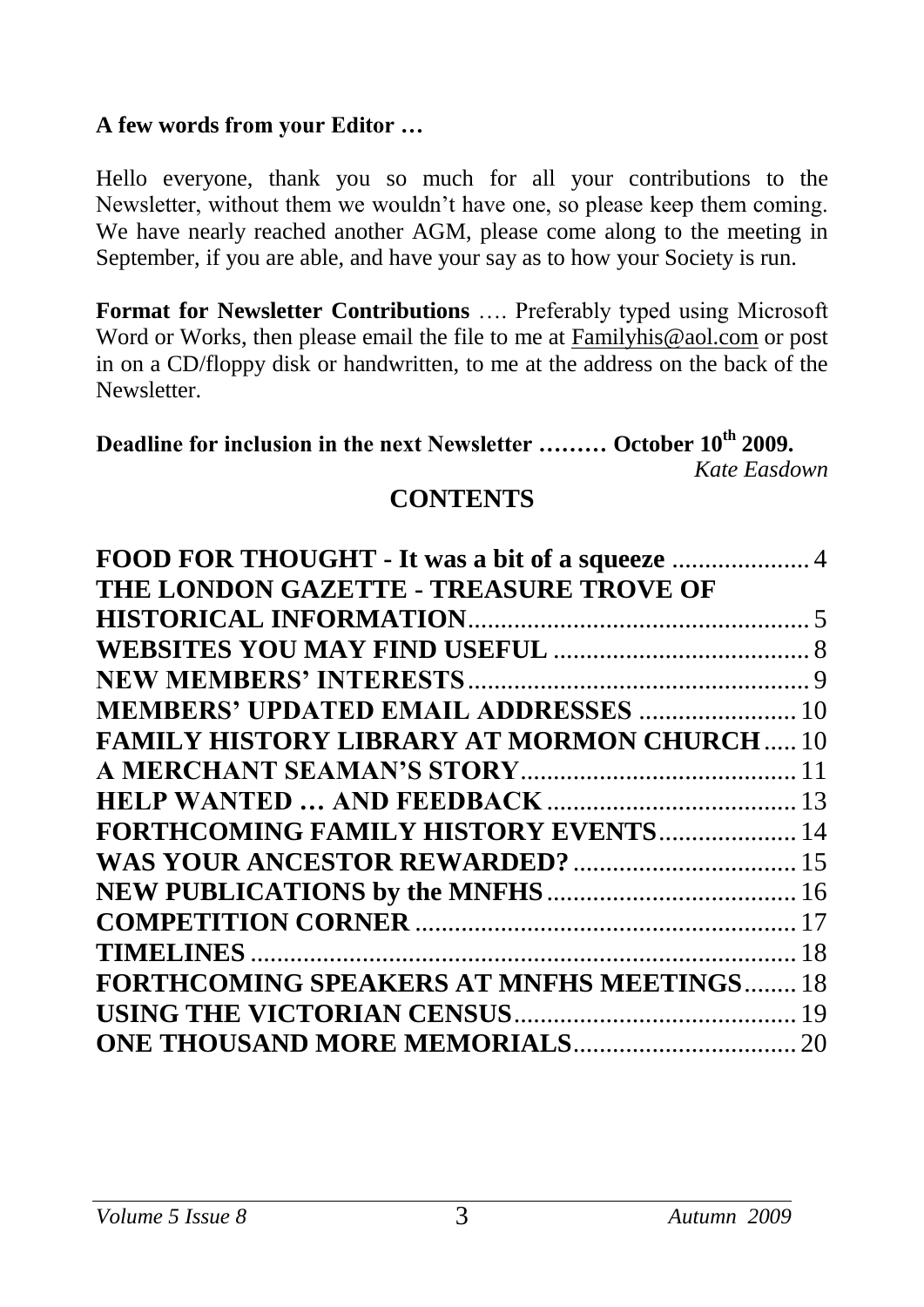#### <span id="page-3-0"></span>**FOOD FOR THOUGHT - It was a bit of a squeeze**

Although the returns for Wales, the Channel Isles, Isle of Wight and the military overseas are yet to be processed (April 2009), there cannot be many of us who are unaware that the 1911 Census for England & Wales has been released after only 98 years. This time it is the actual household schedules that have been preserved, usually written and signed, by a member of the household. What is more, it is available on-line in our homes and searchable with an ease that the original administrators of the census could never have imagined.

At the top of the form there is a statement: *The contents of this schedule will be treated as confidential. Strict care will be taken that no information is disclosed with regard to individual persons. The forms are not to be used as proof of age, as in connection with Old Age Pensions, or for any other purpose than the preparation of Statistical Tables.* Have the Office of National Statistics broken their word? Up until now the *information with regard to individual persons* on census returns has remained 'secret' for 100 years. No doubt thinking that after that time everyone recorded on the form will have passed on.

However, my wife is fortunate in that she has an aunt aged 98 who, although rather frail, is still very much still alive. She appears on the schedule aged 4 months along with her mother, who filled in the form and signed on behalf of the household, father (a farm worker - NOT Ag Lab as on previous census!), 3 brothers and 4 sisters.

We shall have to wait another two years to discover whether her family were recorded as deaf, dumb, blind, imbeciles, lunatics or feeble minded, but in today's enlightened society does it matter if they were? What are the secrets that previously we had to wait a century for?

In my aunts case I think the 'secret' that 'they' want to keep and to which 'they' do not know the answer is how my aunt, along with her mother, father and seven brothers and sisters (without the 3 more brothers yet to be born) managed to live in a five roomed cottage. The sleeping arrangements must have been a bit of a squeeze.

TFG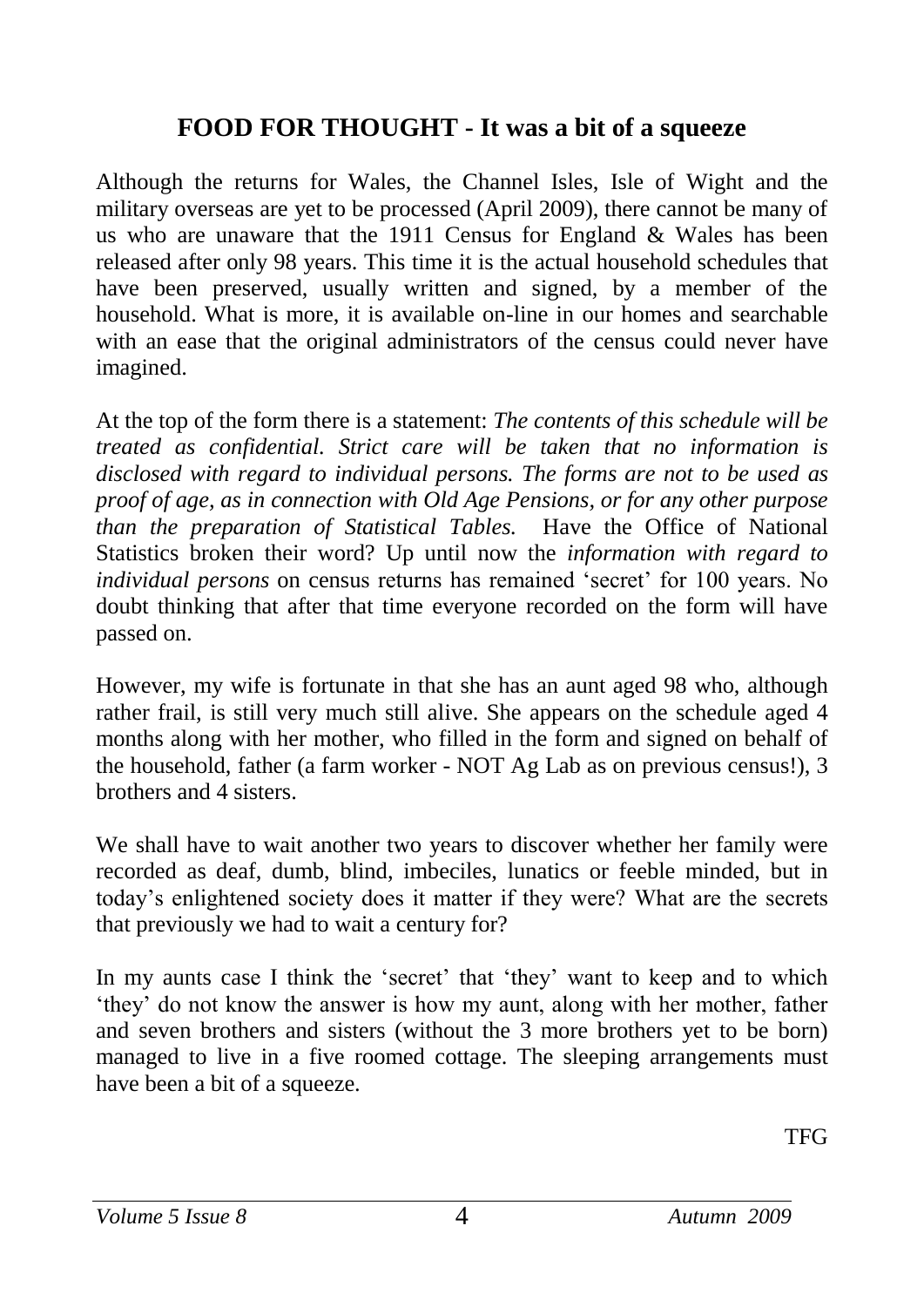

<span id="page-4-0"></span>Auntie Mollie aged 98 sees herself and family in the 1911 Census

## **THE LONDON GAZETTE - TREASURE TROVE OF HISTORICAL INFORMATION**

One family historian writes:

"...from my personal perspective in the London Gazette online archive I found:

- My French great great grandfather submitted three patents for inventions whilst he was living in London " improvements in apparatus or instruments for describing or drawing elliptical figures" " improvements in ornamenting transparent or partially transparent glass" ; "improvements in apparatus for aerial locomotion "
- Another great great grandfather was made bankrupt in 1867
- The record of an ancestor applying for British naturalisation
- A distant German relative who had his British assets sequestered under the WWII Trading with the Enemy legislation!"

But first:

Samuel Pepys, Lord Byron and Charles Dickens are amongst the famous names to have written of the London Gazette, Britain's oldest continuously-published newspaper. It has recorded significant political

*Volume 5 Issue 8* 5 *Autumn 2009*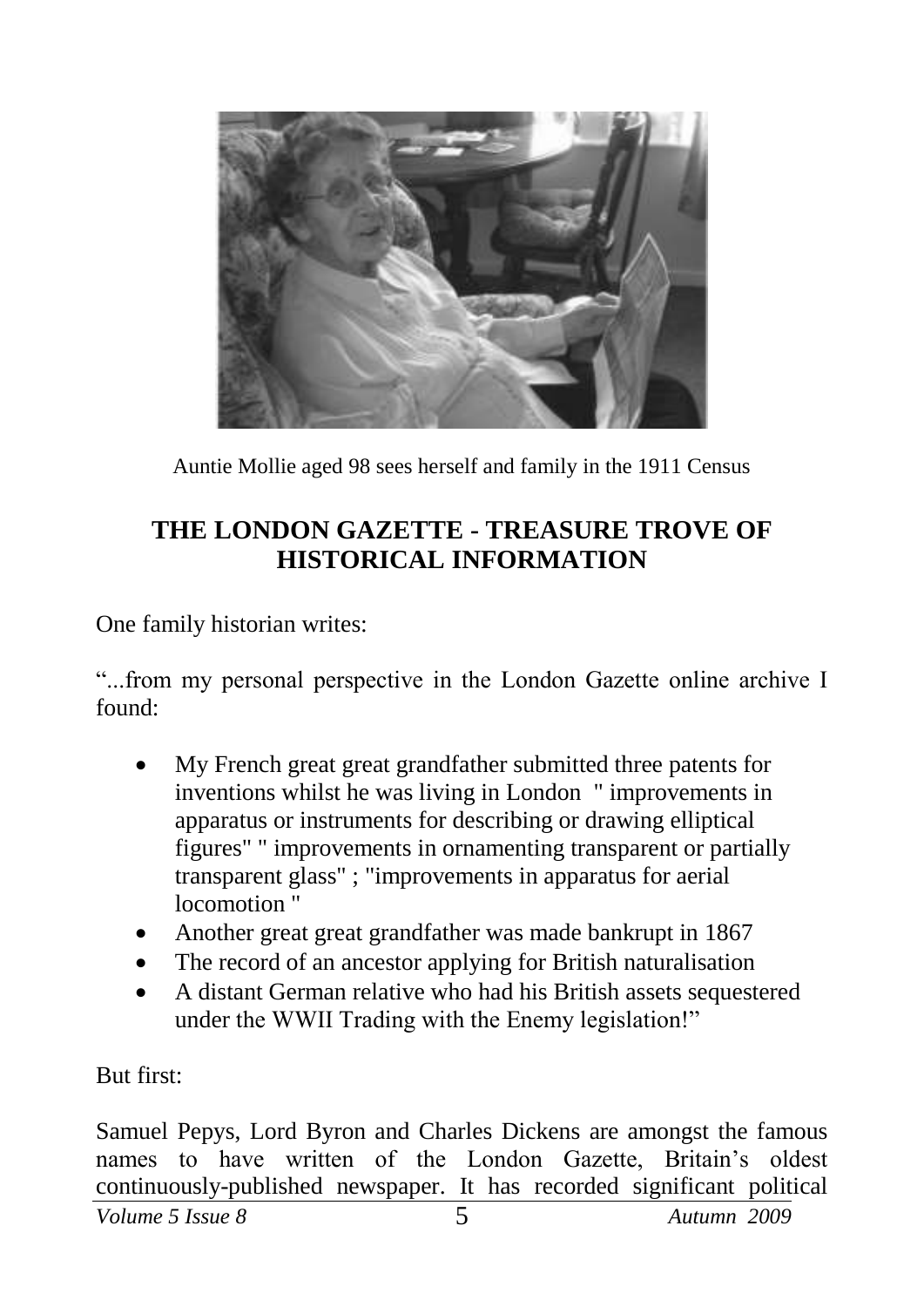events, the everyday working of government and to some extent the lives of ordinary everyday people since the plague of 1665 drove King Charles II from London. The issue of September  $10<sup>th</sup>$  1666 faithfully records the inexorable spread of the Great Fire of London despite "*His Majesties (sic) own...personal plans to apply all possible remedies to prevent it" [\(www.london-gazette.co.uk/issues/85\)](http://www.london-gazette.co.uk/issues/85)*

By the early eighteenth Century the Admiralty and War Office published despatches in the Gazette and submitted details of the appointments and promotions of their officers, a process continuing even today and known as "being gazetted" and in 1712 an *"Act to Relieve Insolvent Debtors"* required publication of insolvency announcements. Military despatches published included those of particular importance, Nelson's death at the Battle of Trafalgar and the first news of Wellington's victory at Waterloo. *[\(www.london-gazette.co.uk/issues/15858;](http://www.london-gazette.co.uk/issues/15858) [\(www.london](http://www.london-gazette.co.uk/issues/17028)[gazette.co.uk/issues/17028\)](http://www.london-gazette.co.uk/issues/17028)*

The Gazette continued to grow, the railway building boom of 1845, legislation on Patents and Company Law in the 1850s and 1860s, and from 1870 notice of civil service recruitment and examinations contributed to the publication. Civil service notices continued through the first half of the twentieth century and included bodies such as the post office that we don't today regard as civil service.

In 1899 a Naturalization Act *[\(www.london](http://www.london-gazette.co.uk/issues/27039/pages/13)[gazette.co.uk/issues/27039/pages/13\)](http://www.london-gazette.co.uk/issues/27039/pages/13)* resulted in the regular publication of lists of those granted British citizenship and in 1925 the Trustee Act *[\(www.london-gazette.co.uk/issues/33120/pages/84\)](http://www.london-gazette.co.uk/issues/33120/pages/84)* picked up pre-existing practice by specifying certain legal privileges for executors giving notice of deceased's estates in the Gazette. Notices of this type are placed even today, providing family historians with a rich trail of information.

In 1843 British commanders mentioned rank and file soldiers (Other Ranks) by name in their despatches for the first time. With the introduction during the Crimean War of three medals to be awarded to Other Ranks for brave conduct, details of the actions for which they were awarded – known as citations – were published in the Gazette. The best-known of these is the Victoria Cross, the first examples being awarded for service in the Crimean War *[\(www.london-gazette.co.uk/issues/21971\)](http://www.london-gazette.co.uk/issues/21971)*.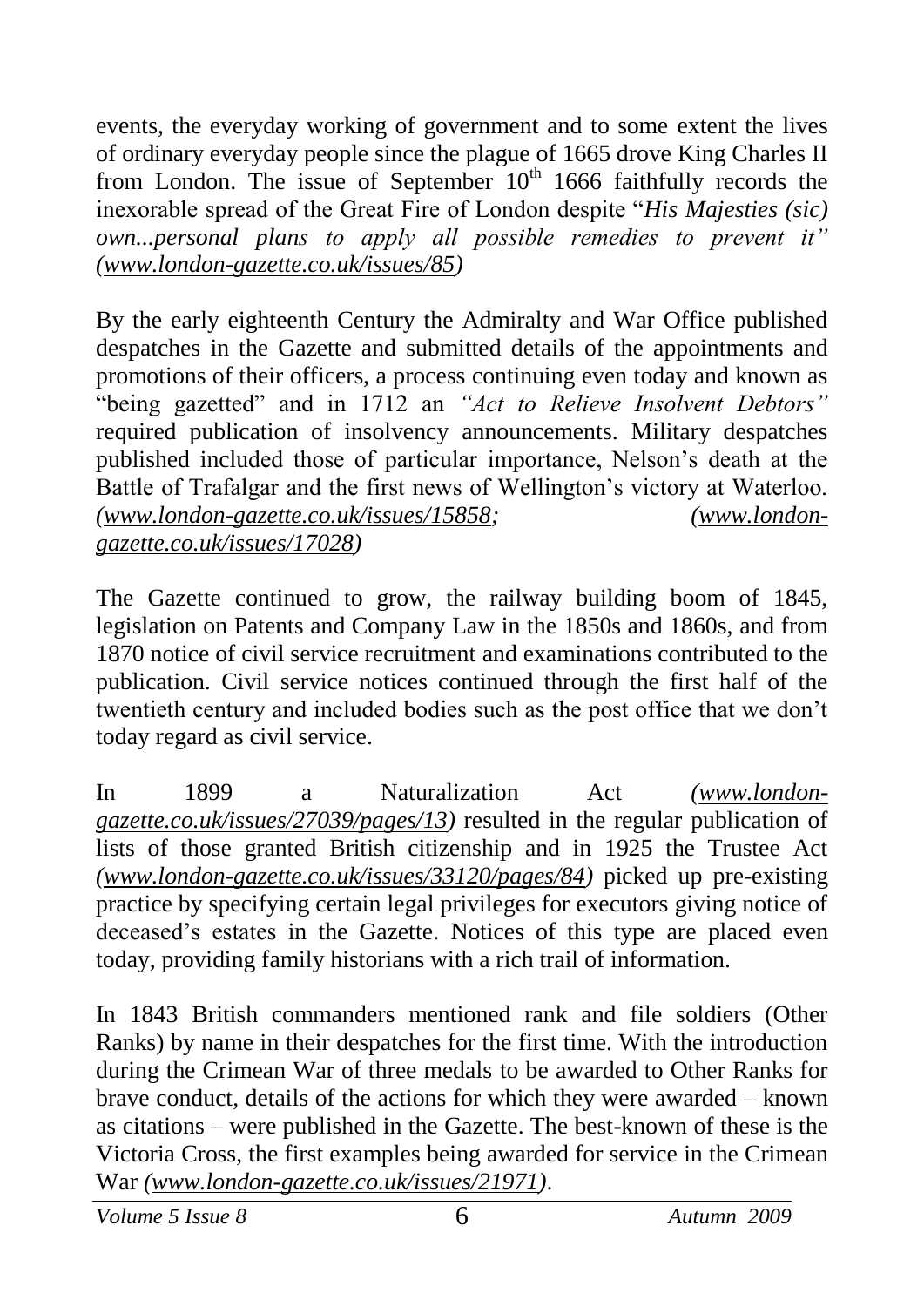At the turn of the century despatches from the Boer War were frequently accompanied by regular lists of those awarded medals or whose conduct was to be noted. Whilst the names of those whose conduct was noteworthy are sometimes recorded within the text of a despatch, it became common practice to provide a separate list of such names after the main despatch, an appearance in such lists becoming known as a "mention in despatches". Awards of a new medal for naval officers, the Conspicuous Service Cross (later the Distinguished Service Cross) were gazetted from 1901 (*[www.london-gazette.co.uk/issues/27328/pages/4330](http://www.london-gazette.co.uk/issues/27328/pages/4330)*).

WW1 led to changes to the Honours and Awards system, reflecting the nature of the conflict. Existing medals for bravery were extended by the creation of the Military Cross (MC), the Military Medal (MM). By 1920 over 120,000 MMs and 40,000 MCs had been gazetted.

The Order of the British Empire was introduced by King George V in June 1917. These awards rewarded British and Empire civilians who were helping the war effort and for the first time recognised the contribution of women. The order recognised outstanding military service of a noncombatant nature or a distinguished contribution to the state in the arts and sciences, public services outside the Civil Service and charitable work. With these regular awards came the institution of the Birthday and New Year Honours Lists, (*[www.london](http://www.london-gazette.co.uk/issues/30111/supplements/5453)[gazette.co.uk/issues/30111/supplements/5453](http://www.london-gazette.co.uk/issues/30111/supplements/5453)*). WW2 saw a similar expansion to the Gazette to that of 1914: extensive lists of promotions and regular supplements of Honours and Awards.

Although it has been available in public libraries for many years, the official nature of the material recorded in the Gazette has meant a limited circulation, making access difficult for many interested users. The Gazette recognised this and now 99%+ of London Gazettes are available online with most being key word searchable.

The best tip to get the most from the web archive is to use the Frequently Asked Questions (FAQ)/Help screens, the diversity of content makes it a complex publication and search is a skill unless you have an unusual surname!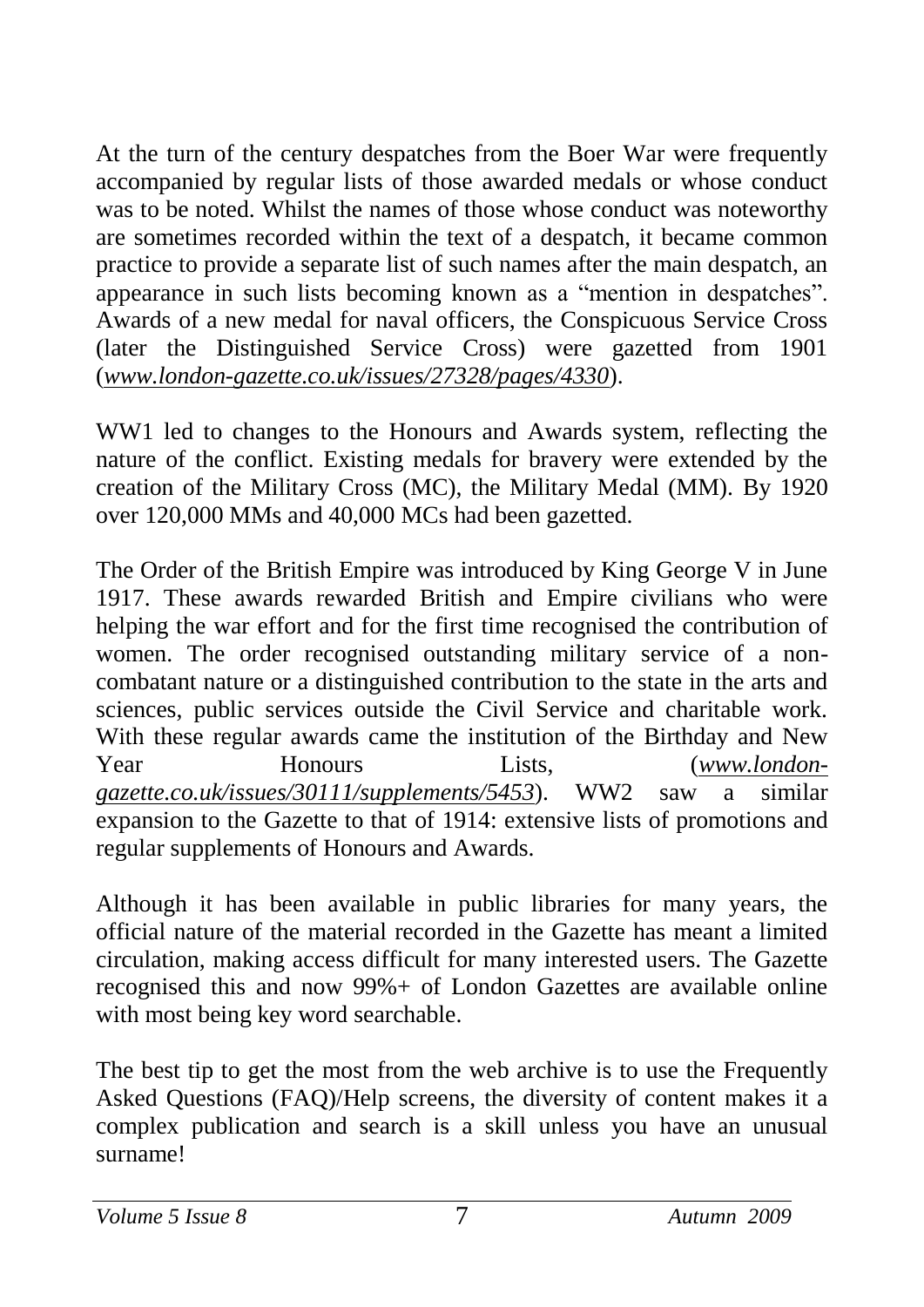Today's Gazette still thrives with daily publication of notices and military, honours and other supplements. Whether you are researching a person or a social trend, the Gazette is a treasure trove of family and other history and will probably have something of interest.

For more information about the London Gazette visit us at [www.london](http://www.london-gazette.co.uk/about)[gazette.co.uk/about,](http://www.london-gazette.co.uk/about) a special search facility is available for beginners at [www.london-gazette.co.uk/search/steps/1](http://www.london-gazette.co.uk/search/steps/1) or use advanced search [www.london-gazette.co.uk/search.](http://www.london-gazette.co.uk/search)

With thanks to Jon Mills, author and publisher of the series "Within The Island Fortress: the uniforms insignia and ephemera of the home front in Britain 1939-1945"

References Handover, PM "A History of the London Gazette: 1665-1965" HMSO; London 1965 Abbott, PE, Tamplin, JMA, "British Gallantry Awards" London 1971

### <span id="page-7-0"></span>**WEBSITES YOU MAY FIND USEFUL**

[www.metpolice.uk/history/records.htm](http://www.metpolice.uk/history/records.htm) - info about Metropolitan Police Service Records

[www.policemuseum.org.uk](http://www.policemuseum.org.uk/) – The Glasgow Police Museum

[www.policehistorysociety.co.uk/index.htm](http://www.policehistorysociety.co.uk/index.htm) - The Police History Society

[www.policememorial.org.uk](http://www.policememorial.org.uk/) – The National Police Officers' Roll of Honour

[www.nationaltrustnames.org.uk](http://www.nationaltrustnames.org.uk/) – Shows the spread of names from 1881- 1998

[www.1911census.co.uk](http://www.1911census.co.uk/) – now available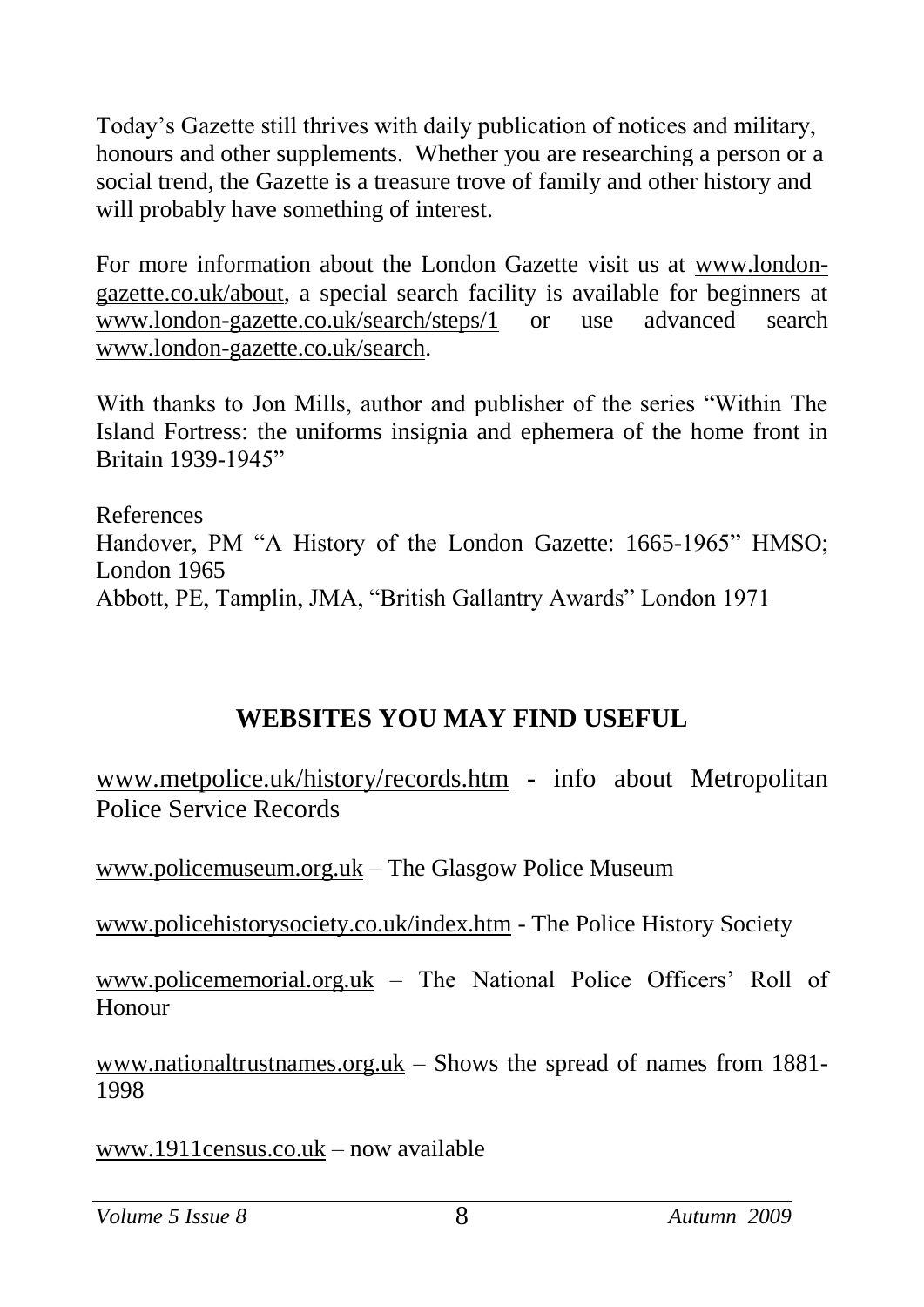[www.roll-of-honour.com](http://www.roll-of-honour.com/) – Publishes databases of the fallen, from the Boar to the Korean Wars

[www.archhistory.co.uk](http://www.archhistory.co.uk/) – contains the Army Children's Archives

[www.redcoat.info/memindex3.htm](http://www.redcoat.info/memindex3.htm) - Lists officers who died in action during the  $18^{th}$  and  $19^{th}$  centuries

[www.1914-1918.net](http://www.1914-1918.net/) – A superb site devoted to the First World War with lots of advice on training soldiers

[www.smallandspecial.org](http://www.smallandspecial.org/) – A collection of resources relating to the early years of Great Ormond Street Hospital for Children – the first of its kind in England. You can trace a patient, learn about childhood diseases, or investigate a member of the medical staff.

#### <span id="page-8-0"></span>**NEW MEMBERS' INTERESTS**

|                      | Member 706 – Mr M Cxxxx, ------, ------, ------,    |              |
|----------------------|-----------------------------------------------------|--------------|
|                      |                                                     |              |
| ----- $@$ -----      |                                                     |              |
| LINCOLN              | Yaxham NFK                                          | 1700 to date |
| <b>DACK</b>          | Dereham NFK                                         | 1700 to date |
|                      | Member 708 – Mrs L Wxxxx, ------, ------, ------,   |              |
| $---@---$            |                                                     |              |
| HART/HARTE/HARTT All |                                                     | Pre 1841     |
|                      | Member 709 - Mrs E Bxxxxxx, ------, ------, ------, |              |
|                      |                                                     |              |
| $-- @$ $---$         |                                                     |              |
| <b>SOFTLEY</b>       | Wendling NFK                                        | All          |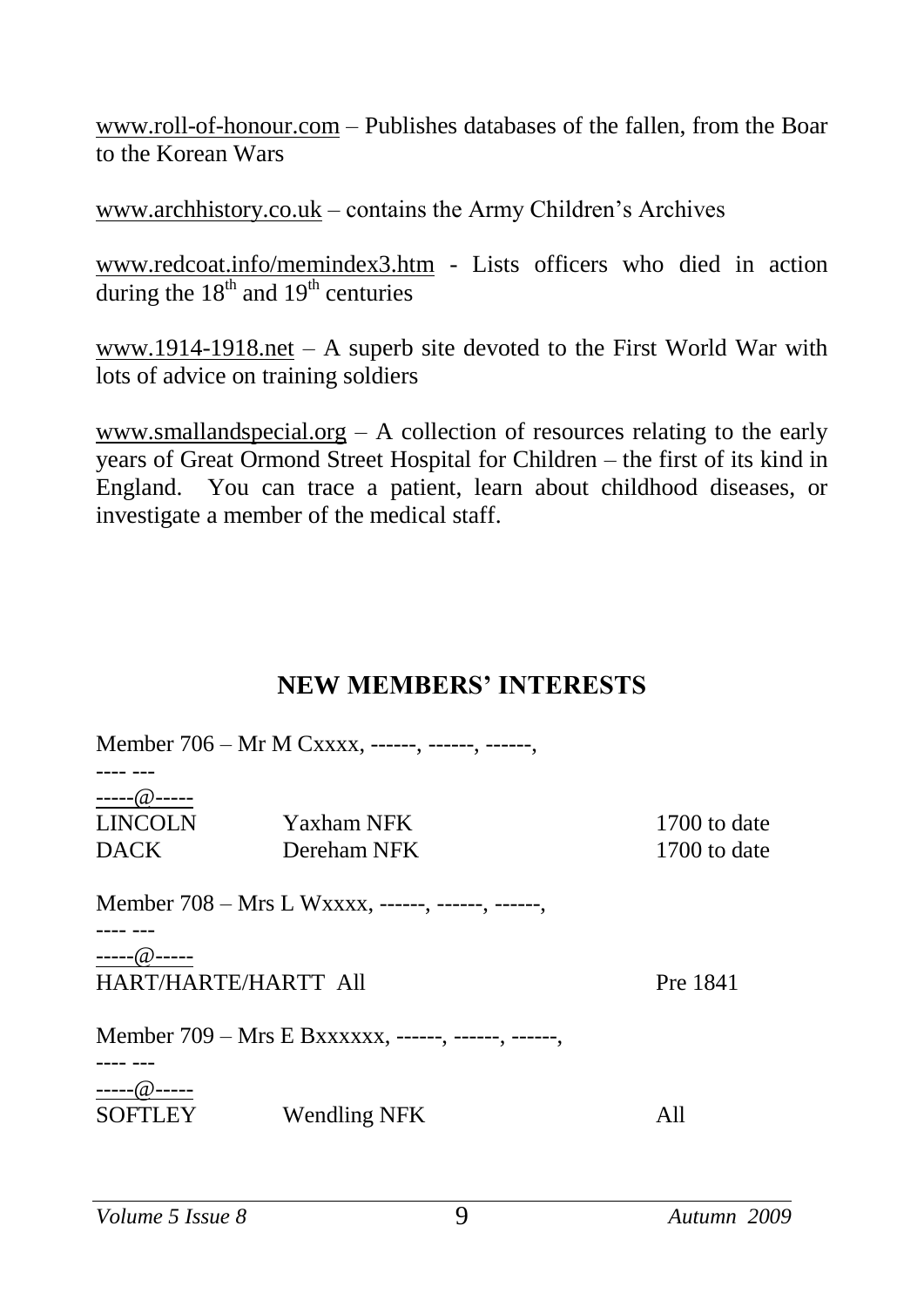#### **MEMBERS' UPDATED EMAIL ADDRESSES**

Pat Mxxxx (Member 622) has asked that her new email address be printed – it is …. -----@----- *Please amend your copy of the Members Interests booklet*.

Tom Garland also has a new email address … -----@-----

He sends his apologies to anyone who has tried to contact him on his old email address since  $7<sup>th</sup>$  May. Emails have not been delivered and Tom is unable to get them redirected. If you have emailed Tom recently and not had a reply, please email him at his new address above.

<span id="page-9-1"></span><span id="page-9-0"></span>\*\*\*\*\*\*\*

## **FAMILY HISTORY LIBRARY AT MORMON CHURCH, Yaxham Road, Dereham**

Opening Times: Tuesday and Wednesday 6-7.30 and 7.30-9 Thursday 6.30-9pm

Telephone No: Dereham (01362) 851500

The library does not hold any films or fiche but these can be ordered. You will need to book a session to use the computer so that the relevant reference number can be obtained. Always make sure you know the name of the Church if you want to look at Parish Registers. The cost to hire a film is £2.70 for a one-month loan or £3.80- for a longer loan, or if the records are on fiche it is 15p is not available at centre. Fiche once ordered and read then remains at the library.

Also on the computer is Ancestry.co.uk which has 1841-1901 census, Births/ Marriage/Death records, UK & Ireland Parish Records, Pallot Marriage Index, Irish Immigrants: New York Port Arrival.

NB: Pallots Index. This index covers more that 98% of marriages in 101 or 103 ancient parishes of the square mile of the City of London between 1780 and 1837. It also includes many millions of other marriage entries, and also baptisms and burials from the Greater London area and even further afield such as Cornwall and Lancashire. Many of the entries are from records which have been destroyed since it was started in 1818.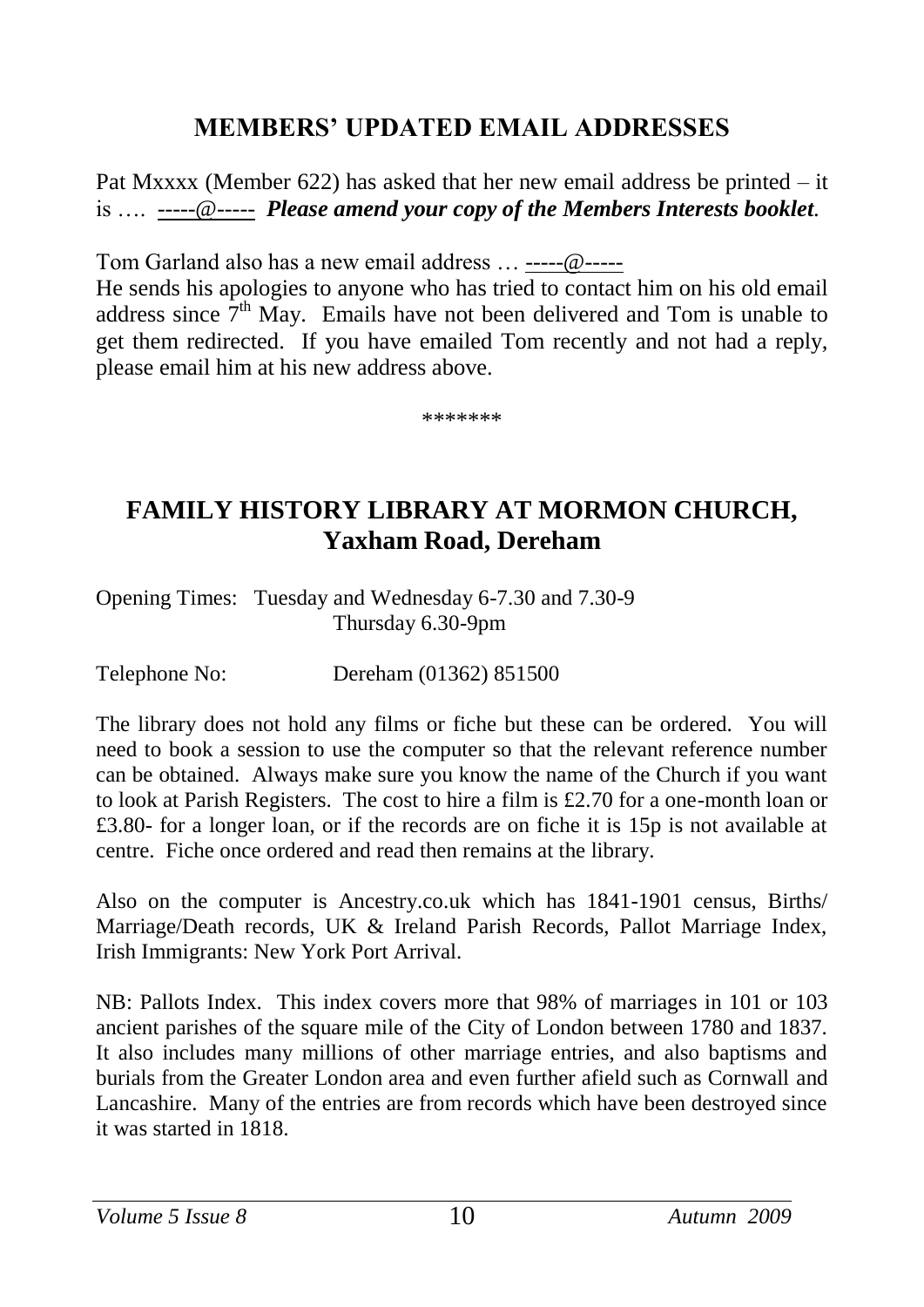### <span id="page-10-0"></span>**A MERCHANT SEAMAN'S STORY**

*"I must go down to the seas again, to the lonely sea and the sky, And all I ask is a tall ship and a star to steer her by …"* 

Those are the opening lines of John Masefield's famous poem "Sea Fever" in which he describes the call of the sea. Not tall ships but steam ships were busy in the port of Liverpool in the late  $19<sup>th</sup>$  century when Kenneth Gough as a young boy watched them loading and unloading. It must have fascinated him, and perhaps led him towards a life at sea.

Kenneth Gough is one of the people in my family tree, and he was born in 1879 in Wem, Shropshire. That is interesting for a start, because a Richard Gough wrote his history of the Shropshire village of Myddle in 1701-2 and he had traced his own family back about 200 years. So far I have not investigated a connection with this particular family, but it would seem to be quite a possibility. On the 1881 census Kenneth age 2 is shown to be living with his parents, four brothers, two stepbrothers, and a stepsister in a hotel in Liverpool where his father was the proprietor. Ten years later the 1891 census shows the family living in Bootle, and Kenneth age 11 is a scholar. His father is described as a retired builder and borough auditor.

Kenneth joined Alfred Holt's Blue Funnel Line which was renowned for the quality of its ships, management, crews and shore staff. The company had been founded in 1865 to provide a regular steamship cargo service from England to China, at first via the Cape of Good Hope. Initially the cargos transported were cotton and woollen goods from Liverpool to China, and tea, tin and tobacco on the return journey. In 1869 the Suez Canal was opened, and this vastly shortened the route to China. In the 1890s 23 new ships were added to the fleet and new routes were opened up as the business grew. It may have been at this time that Kenneth Gough was recruited by the Company. In the early 1900s manufactured goods and machinery filled the outbound ships, and tin and rubber from the Malay States, tobacco from the East Indies, and refrigerated fruit and meat from Australia became the inward cargoes. In due course, Kenneth obtained his Certificate of Competence as a Master. He married my grandmother's sister, Elsie Goode, in 1910 and they had a daughter who was born in 1914.

During the First World War, Master Kenneth Gough volunteered or was called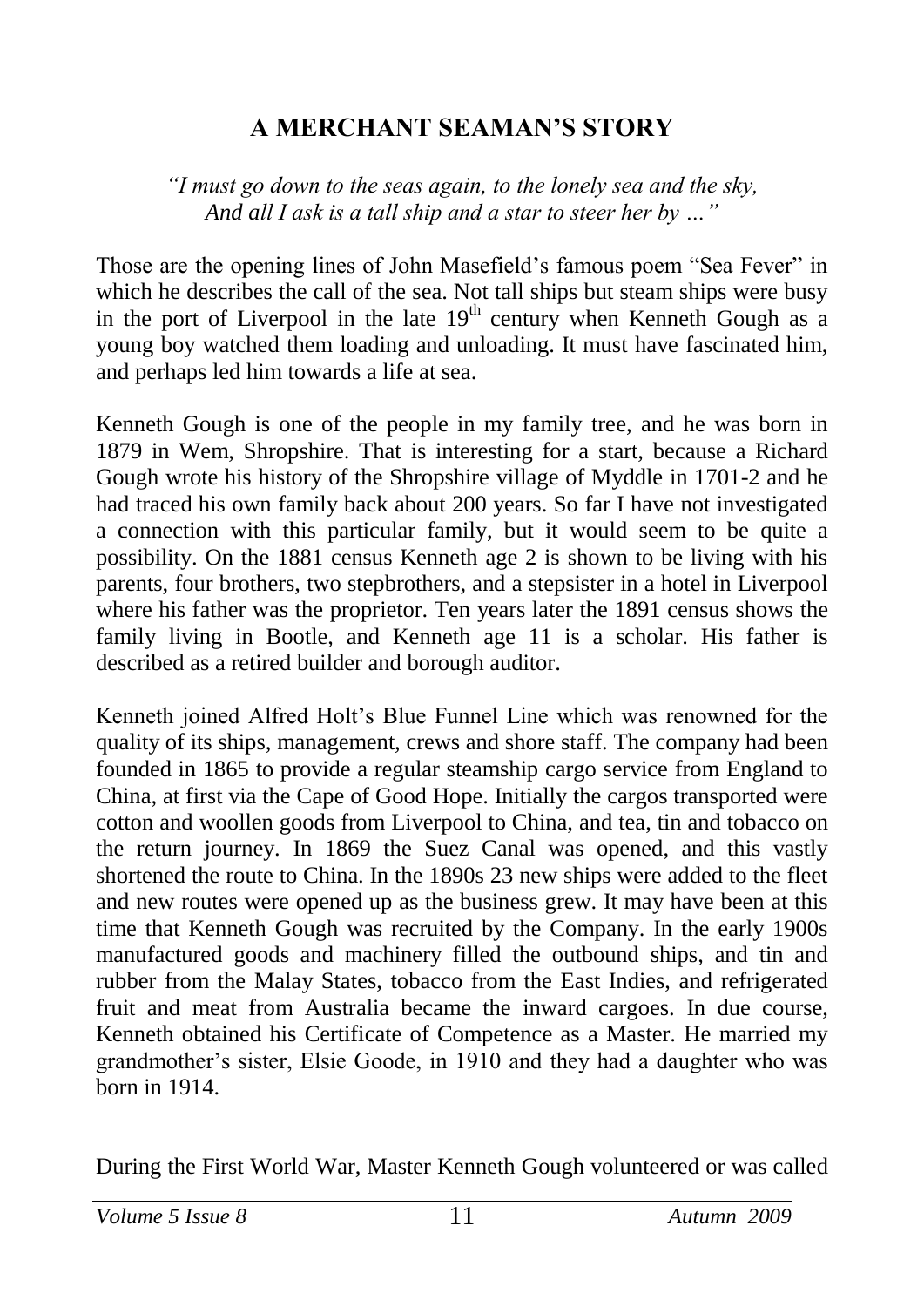up to serve in the Mercantile Marine. It was in 1917 that he was master of the S.S. "Elve", a Dutch ship of 889 tons powered by triple expansion engines, that was operating under the British flag. It had been built by P.A. van Es & Co. in Fijenoord in 1916. The "Elve" departed Oporto, Portugal on  $9<sup>th</sup>$  October with a crew of 31 including 2 Royal Navy personnel, Leading Seaman James Bliss and Seaman Peter Sinclair. The ship was carrying a cargo of sleepers, slates and hides bound for London. Disaster struck two days into the voyage, and the ship went missing with all hands lost. Although German submarines were known to operate in the area it was not known exactly what had happened. Information on the Great War Forum website has enabled me to give the following account of the most likely scenario.

German U-boat U22s logbook describes an encounter with a steamer (probably the "Elve" although it is not named) on  $11<sup>th</sup>$  October in rough weather conditions. It fired at the steamer which returned the fire. The "Elve" must have been severely damaged because the surviving members of the crew abandoned ship and took to the lifeboats. The U-boat submerged and when nearer to the ship fired a torpedo which missed it. The doomed men in the lifeboats drifted off into the darkness never to be seen again. The submarine waited in the vicinity until the next morning when it sank the steamer with further gunfire. Sadly, the survivors in the lifeboats would have realised that they had very little chance of rescue, and would have died within hours or days from exposure in the cold conditions.

After the loss of her husband, Kenneth's wife moved to Birmingham with her daughter to live with relatives. I still have research to do on Kenneth's life. For instance the Merseyside Maritime Museum, Albert Dock, Liverpool have the service records of the Alfred Holt Line employees, presumably including those of Master Gough. It would also be interesting to discover when he was granted his Master's Certificate of Competence, and a record of this should be held at the National Archive Centre in Kew. The 1911 census is also available now. He does not seem to be recorded on the 1901 census, so it will be interesting to try and find him on the 1911 one.

Master Kenneth Gough's date of death is recorded as  $11<sup>th</sup>$  October 1917 age 38, and he is commemorated on the Tower Hill Memorial in London. The First World War section of this Memorial commemorates almost 12,000 Mercantile Marine casualties who have no known grave but the sea.

Martin Livie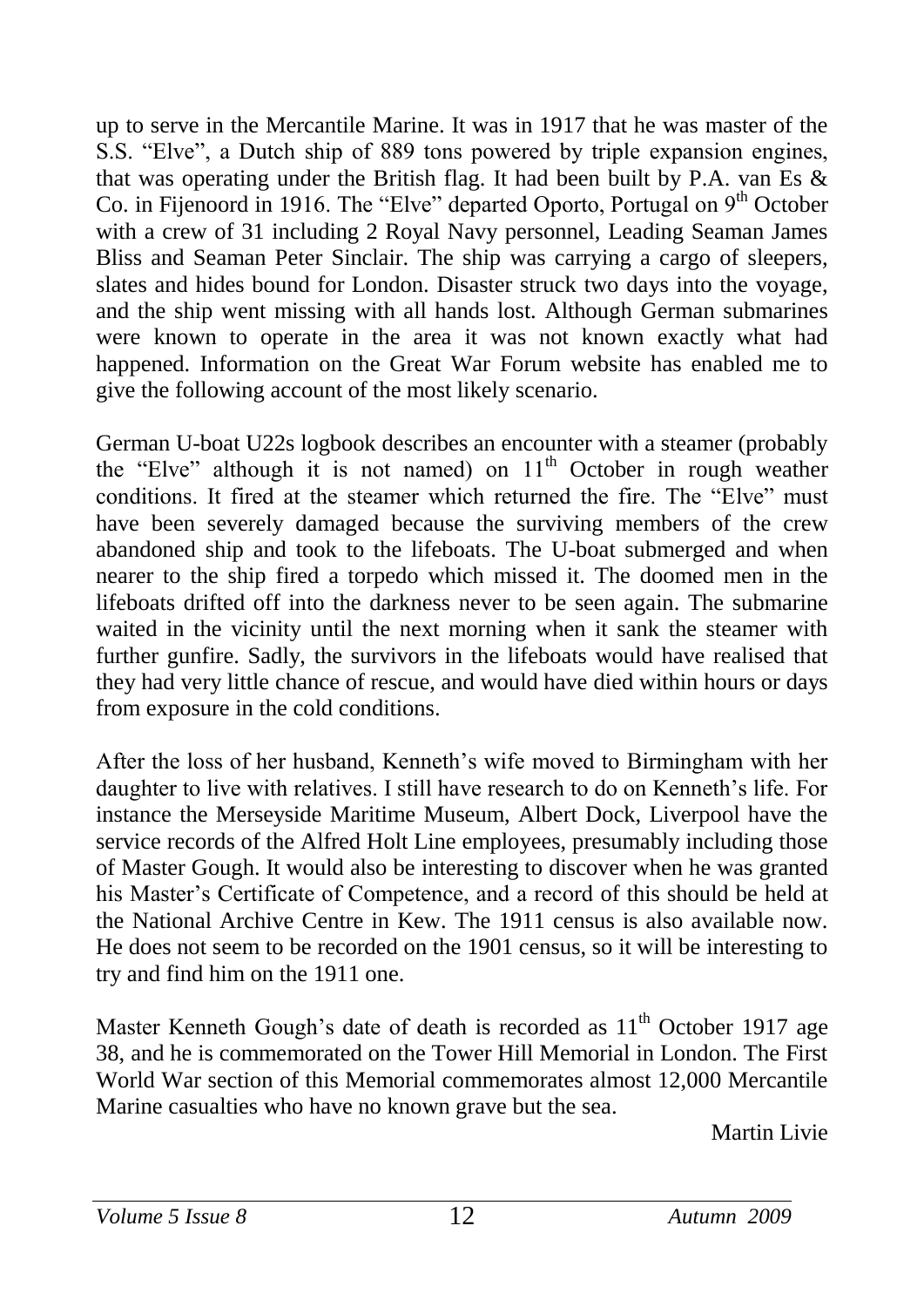# <span id="page-12-0"></span>**HELP WANTED … AND FEEDBACK**

Please send any replies to me, Kate by email [\(familyhis@aol.com\)](mailto:familyhis@aol.com) or by post to my address on the back page of the Newsletter ……………………

**VALENTINE VERSE** … In the Summer edition of the Newsletter Sue Harris asked about a Valentine Verse. Heather Young, who grew up in Snettisham, wrote in with the version she remembers:

> *Old Mother Valentine, God Bless the baker, You'll be the giver, I'll be the taker. The roads are very dirty, my shoes are very clean, I've got a pocket to put a penny in.*

It was tradition that after school on Valentine's Day the children would all troop up through the park to the big house and sing or chant the verse to Miss Woodham who lived there. She would then give each child a penny and an orange. Heather thinks the tradition stopped when WWII started.

**BEECH HILL GRESSENHALL** ... Heather is asking for help with a query – she is researching someone who died in 1934 in/at Beech Hill Gressenhall. Was this the workhouse? Also can anyone suggest which newspaper would have reported the BMD and obituaries for the Gressenhall/Shipdham areas in 1934.

**THE TUDOR PERIOD** … Sue Harris also asked about Tudor times as she has been fortunate enough to trace a branch of her family back that far, and Sally Painter has replied as follows: thank you Sally

*I suggest that she reads a book called The Voices of Morebath (reformation and rebellion in an English village) by Eamon Duffy; about life in a small Devon village, it is a good starting point. I have read through the bibliography and cannot see a book specifically about Suffolk for this time.*

*A lot appears to have depended on what people could get away with, how near the village was to a monastery/ cathedral etc – what the new bishops were like.*

*The only other part of the question I would be able reply to, it would have been highly unlikely that the general public (as in serfs, villiens, ag labs etc ), unless they were servants (spencers) on an estate, where there might have been painting of the family for them to see (if they were allowed in that part of the house). The King was in his castle and so were his paintings!*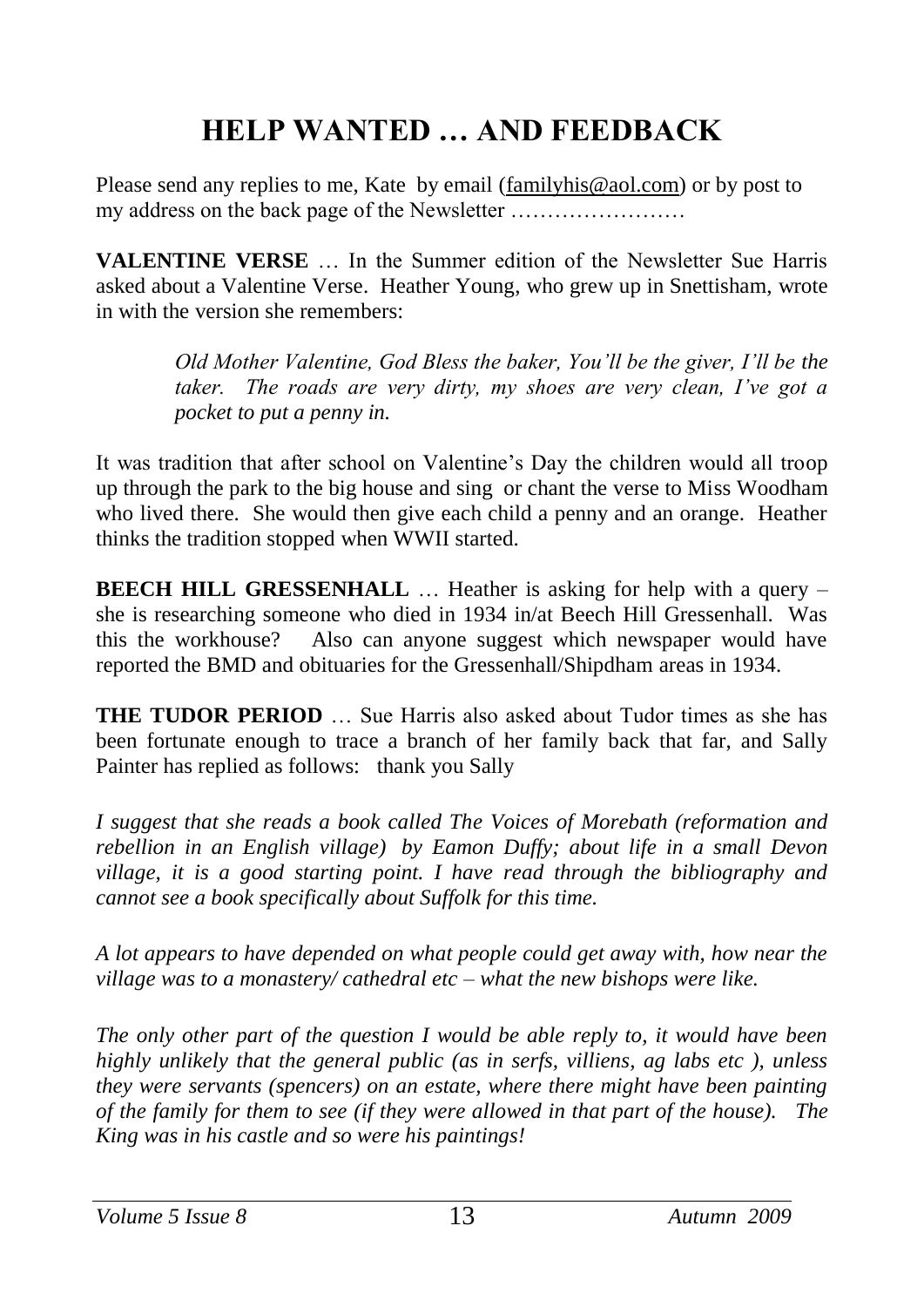*If you type in Suffolk and reformation (and search UK okay) here are a few sites that I would bother looking at that have come up:*

<http://www.historylearningsite.co.uk/reformation.htm> <http://www.suffolkchurches.co.uk/suffintro.htm> <http://www.paintedchurch.org/stokebc.htm> <http://justus.anglican.org/resources/timeline/06reformation.html>

1555 Mary burns bishops Hugh Latimer and Nicholas Ridley at the stake (Oct. 16). (that means the churches were Catholic at this date)

… and Coralie Paxton replies …

*In the latest newsletter, there was a request from Sue Harris requesting information about the effects of the Reformation on ordinary village life. I can't help about Norfolk specifically, but she may find Eamon Duffy's book 'The Voices of Morebath: Reformation and Rebellion in an English Village', published by Yale University Press, both useful and interesting. It's about a village near Exmoor, where the priest and villagers opposed the Reformation, and is based on extensive documents written by the priest. It is academic but extremely readable.*

#### **FORTHCOMING FAMILY HISTORY EVENTS**

#### **Doncaster & District Family History Society**

<span id="page-13-0"></span>2009 Family History Day will be held on the  $24<sup>th</sup>$  October 2009 at Danum School, Doncaster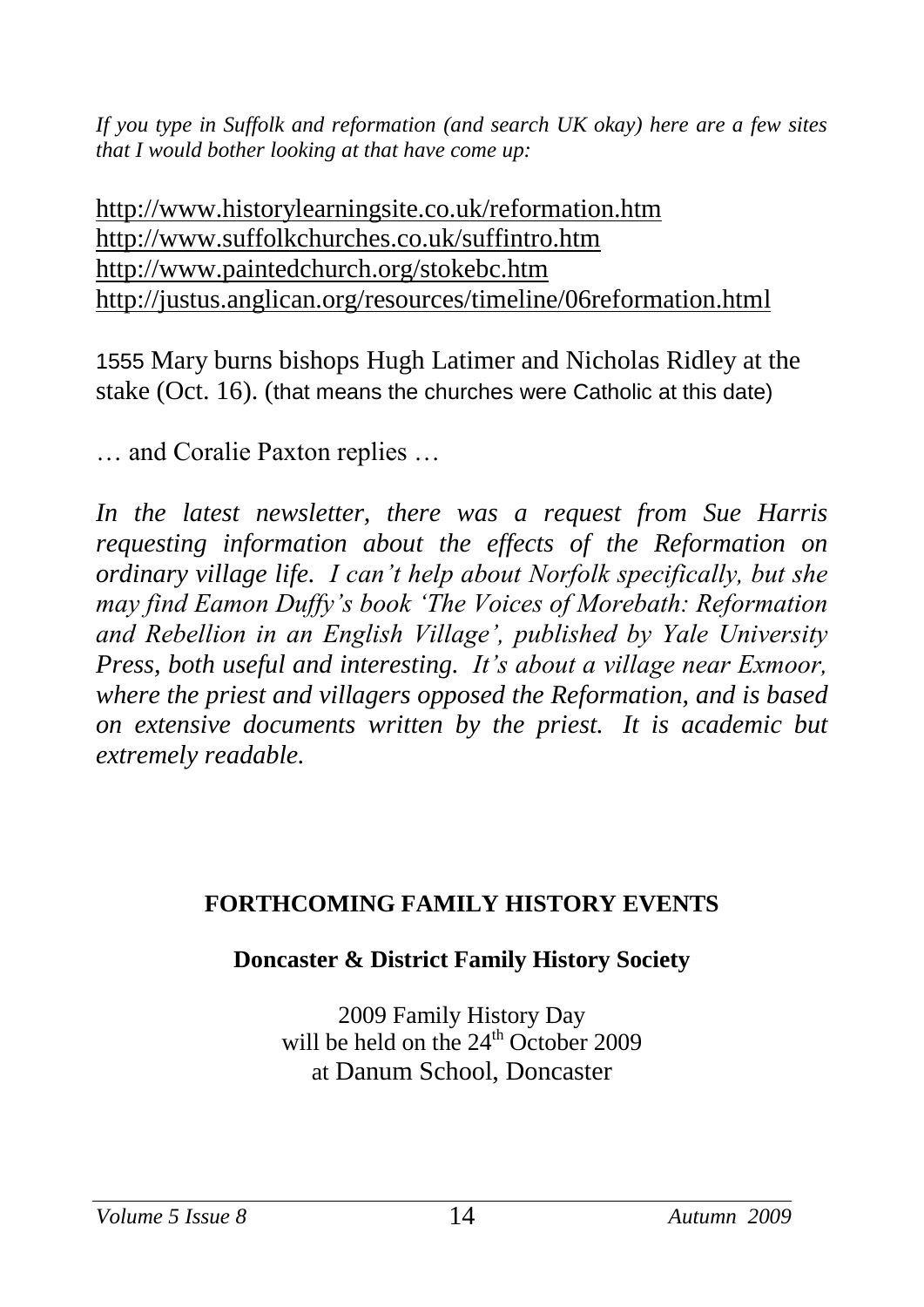## <span id="page-14-0"></span>**WAS YOUR ANCESTOR REWARDED?**

As family historians we are keen to discover not only our ancestors' names, dates, places of residence and occupation but every scrap of information which will illustrate their lives and personalities.

After explaining to a friend how cottagers were encouraged to be industrious and thrifty, I picked up the new *MNFHS Members' Interests Directory* to see if anyone might be interested in some of the published surnames.

The second annual meeting of the Wayland Association 'for the encouragement of meritorious cottagers, labourers and servants and for the promoting of harmony and good feeling amongst all classes of society' was held at Watton on Tuesday  $1<sup>st</sup>$  November 1836.

In the first category 'Agricultural Servants' rewarded for long service, spinster Fanny Adcock, servant to Mr William Farrer of Saham for sixteen years, was awarded £2 and John Whalebelly received £1 for eight years as a servant to Mr Edward Clark of Saham.

Under 'Labourers etc.,' Thomas Cock was rewarded with £2 for having been a 'farming labourer' with Mr. H. Oldfield of Ashill, for 24 years and Henry Cock, a farming labourer for 23 years with Mr T. Wrightup of Ashill, received £1. John Cock, also one of Mr Wrightup's labourers, was awarded 15s for his good character. Most of us have an 'ag. lab.' or two in our family tree, but it can be difficult to discover by whom they were employed, their length of service and reputation.

Also we often wonder how they coped with bringing up a large family in a small cottage. In the class 'Independent Labourers etc.,' Robert Buckle of Tottington was awarded £3 for bringing up seven children under twelve years of age without needing parish relief. For similarly maintaining six children, James Watling of Saham received £2.10.0, John Cooper of Merton, £2 and Robert Lister of Scoulton £1.10.0. Charles Crane of Griston received 7s 6d the third prize for those who had brought up five children under twelve years old.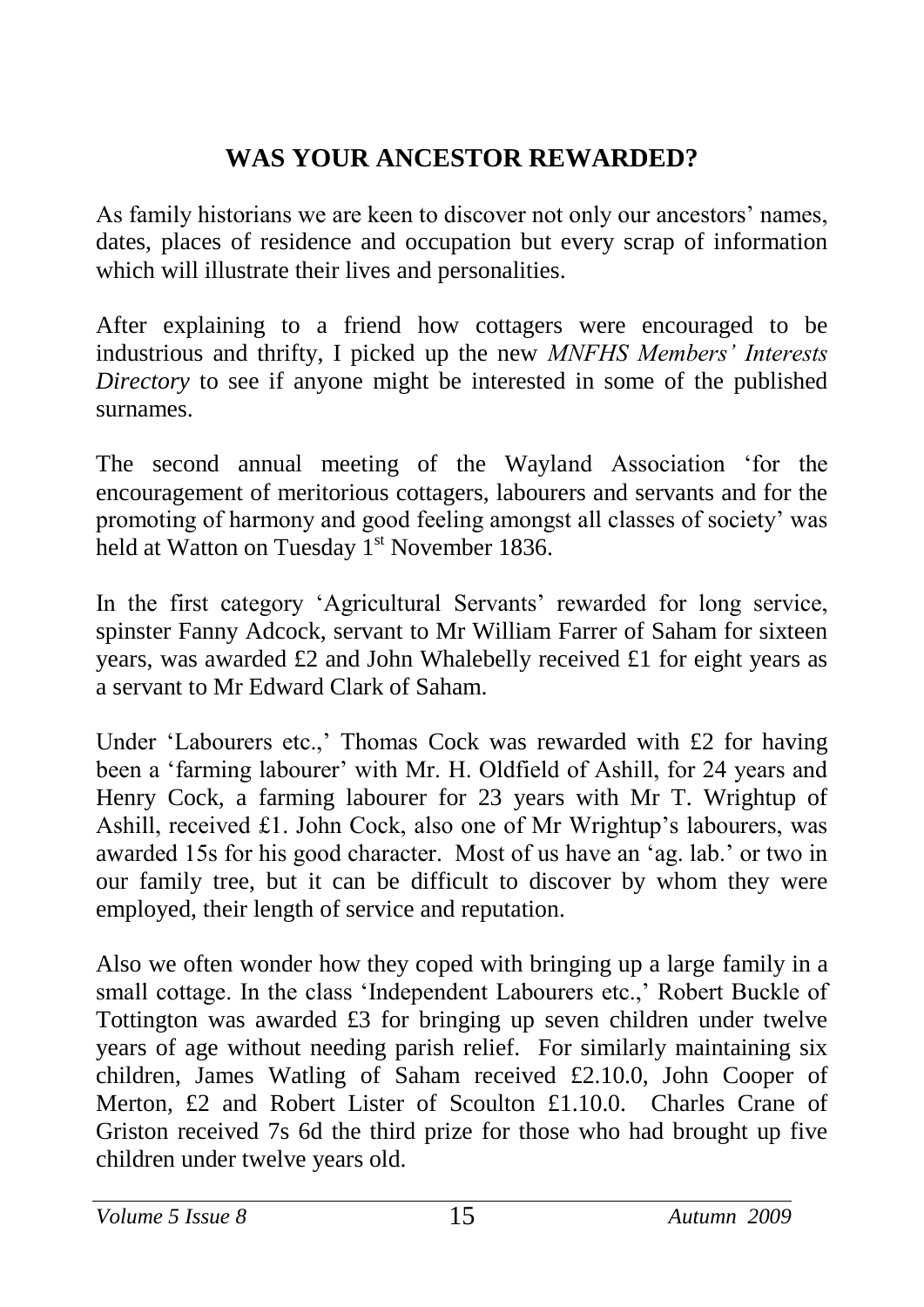In the 'Varieties' category, prizes were awarded for thrift by saving part of wages, and domestic economy in the most productive use of land. Thomas Brown of Ashill received £1 for growing the greatest weight of onions on the smallest quantity of land and John Cooper of Merton £1 for the greatest quantity of turnip-seed. Unfortunately the Christian name is omitted for the 'Drew of Saham' who received 15s second prize for the greatest quantity of honey.

Similarly harder to identify – Howes, ploughman to Mr Robert Brasnett of Griston who received  $\pounds 2$  and – Boughen ploughman to Mr Chapman of Thompson who had £1, first and second prizes for 'a gathering of broad work on a clover lay, executed in the best manner.' Thomas Brown, ploughman to Mr H. Oldfield of Ashill who earned 10s as second prize for 'drawing the straightest furrow' might also be the onion prize-winner above.

Prizes were also awarded for home-brewing the most malt, rearing the greatest number of lambs from the smallest number of ewes, and knitting the most stockings!

Such details from posters and newspaper reports may be 'trivia' but it all helps to clothe our skeletons and enliven our family history, so I would be interested to hear if anyone shouts 'Eureka!'.

<span id="page-15-0"></span>Joy Lodey.

## **NEW PUBLICATIONS by the MNFHS**

# *NOW AVAILABLE*

# Memorial Inscriptions of: The Church and Churchyard of **Swannington (St Margaret)**

£2.30 (plus 76p postage charge for UK)

**\*\*\*\*\*\*\***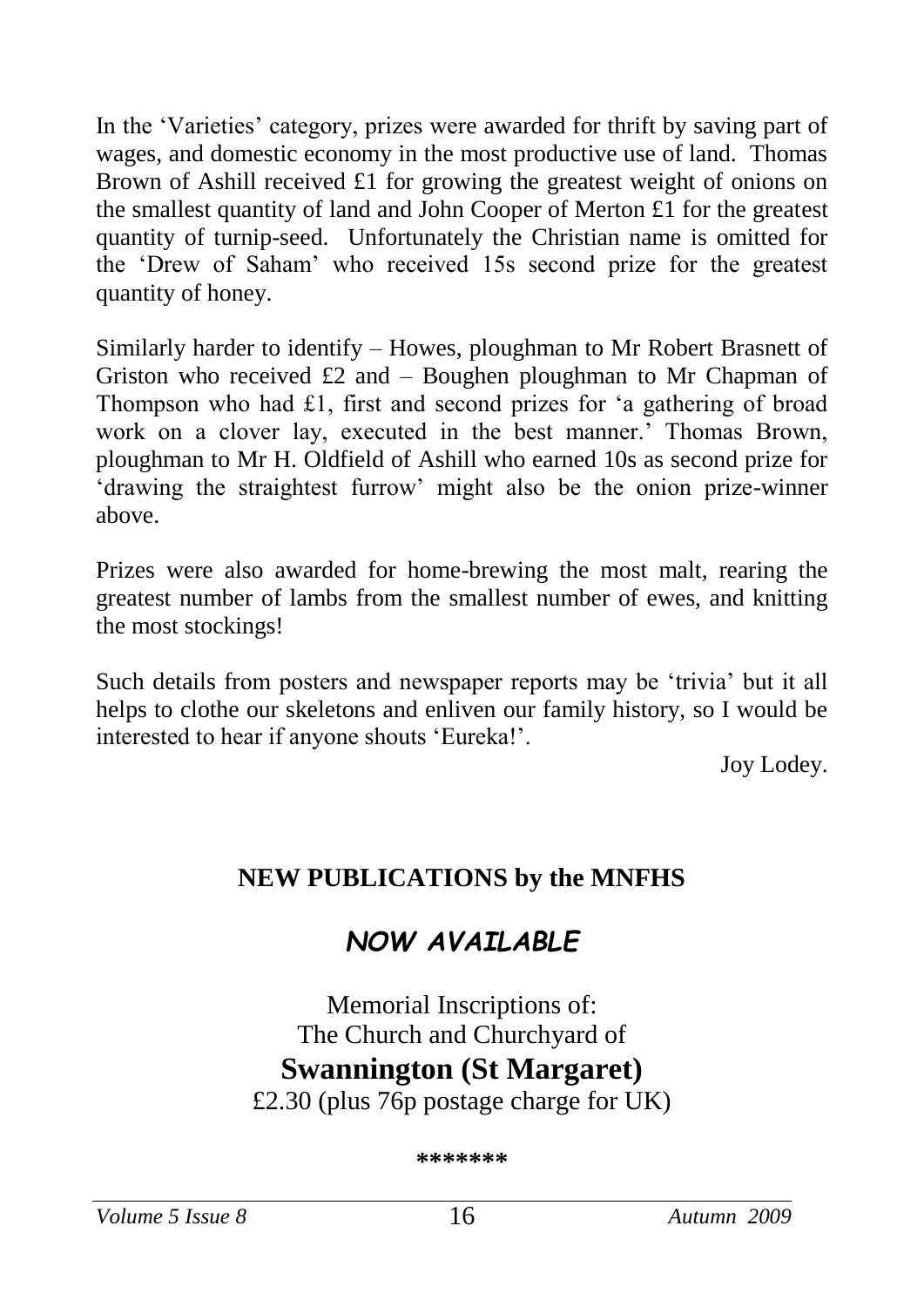#### <span id="page-16-0"></span>**COMPETITION CORNER**

Thank you to all who entered the Summer Newsletter Competition – the winner this time was Sue Vickerage from Dereham. Sue wins a book of her choice from the Society's publication list.

From Tom … Chairman and poet!

By June we were beaten in France, without a doubt And the Dunkirk withdrawal completed the rout. Now Hitler just needed the channel to cross, And he could be crowned the 'European Boss'.

In preparation, Goering said he'd get rid of the 'few', But fortunately for us, he 'bit off more than he could chew'. The 'few' fought back and after many a sortie, Britain declared the 'air battle' won, in late September **1940**.

The question for the Autumn Competition is ……………...

*Nowadays we are used to the metric system, currency, weights and measures, but things weren't always like that so, in pre-decimal UK currency …. Add the number of pence in a pound to the number of shillings in a guinea and subtract the number of pence in a florin? What is the number you end up with?*

Answers to Kate please by 14<sup>th</sup> October 2009 email [\(familyhis@aol.com\)](mailto:familyhis@aol.com) or post (address on back cover of this Newsletter), or bring your answers to the meeting on 21<sup>st</sup> October and hand them to Sue when you sign in. Correct answers will be put into a bag and drawn at the October meeting.

There is one prize, which is the winner's choice of any one of the Society publications, including postage, which will be sent to the winner's address.

Open to members only. One entry per member. Please include your membership number with your entry.

**\*\*\*\*\*\*\***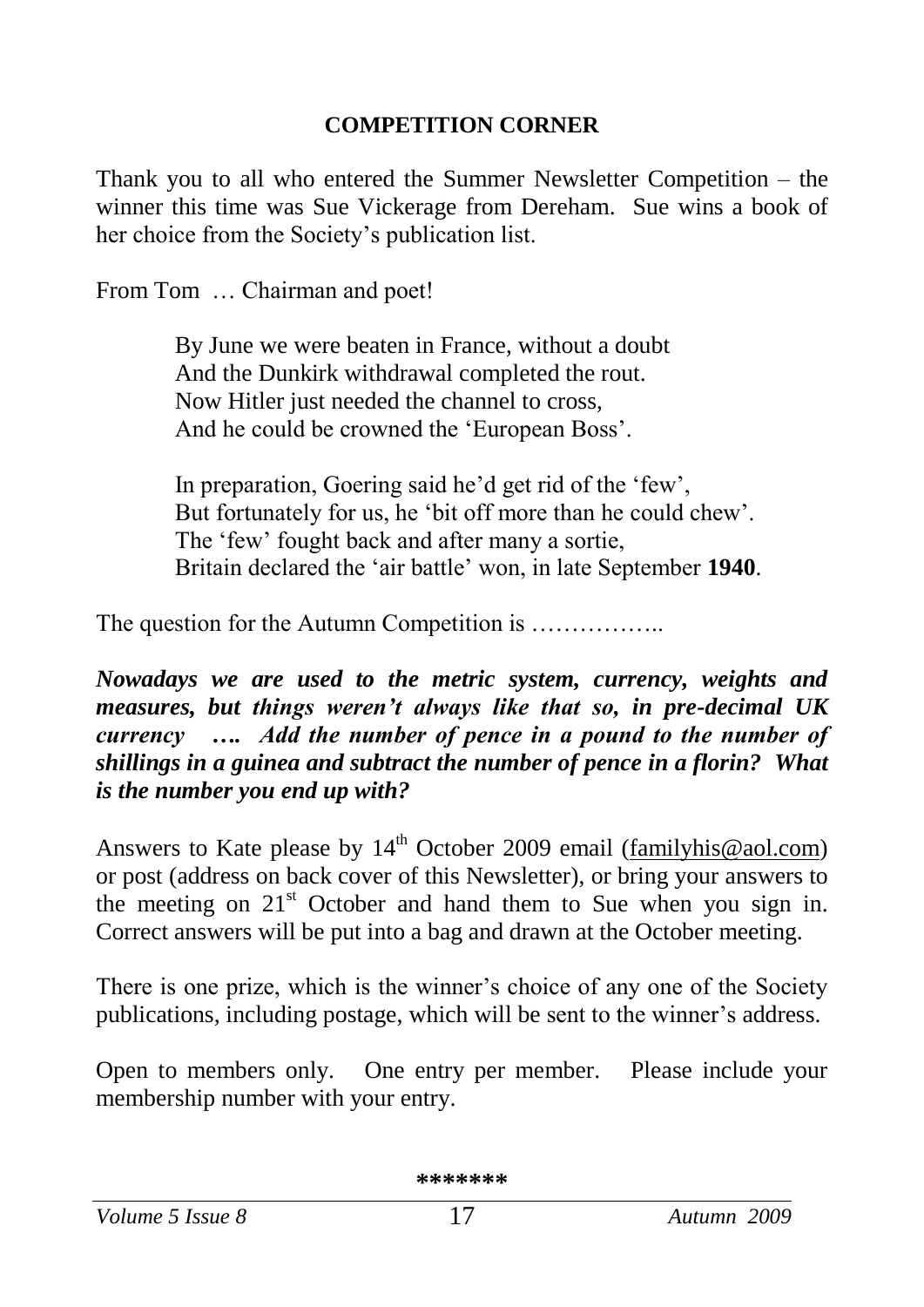#### <span id="page-17-0"></span>**TIMELINES**

- <span id="page-17-1"></span>1800 Parliamentary union of Great Britain and Ireland
- 1801 Present design of Union Jack as official British flat; the Grand Union Canal Warwick-Napton opens
- 1803-1815 Napoleonic Wars ending with Napoleon's defeat at Waterloo; poaching made a capital offence in England; first public railway (horse-drawn) opens Wandsworth-Croydon
- 1805 Nelson's victory at Trafalgar; London docks open
- 1807 Gas lighting in London Streets
- 1812 Prime Minister Spencer Perceval assassinated

**\*\*\*\*\*\*\***

#### **FORTHCOMING SPEAKERS AT MNFHS MEETINGS**

- $16<sup>th</sup>$  September AGM ... followed by Tom's Quiz
- $21<sup>st</sup> October Interpreting Family Military History by Neil Storey$
- $18<sup>th</sup>$  November Appreciating Parish Records by Peter Lawrence

There is no meeting in December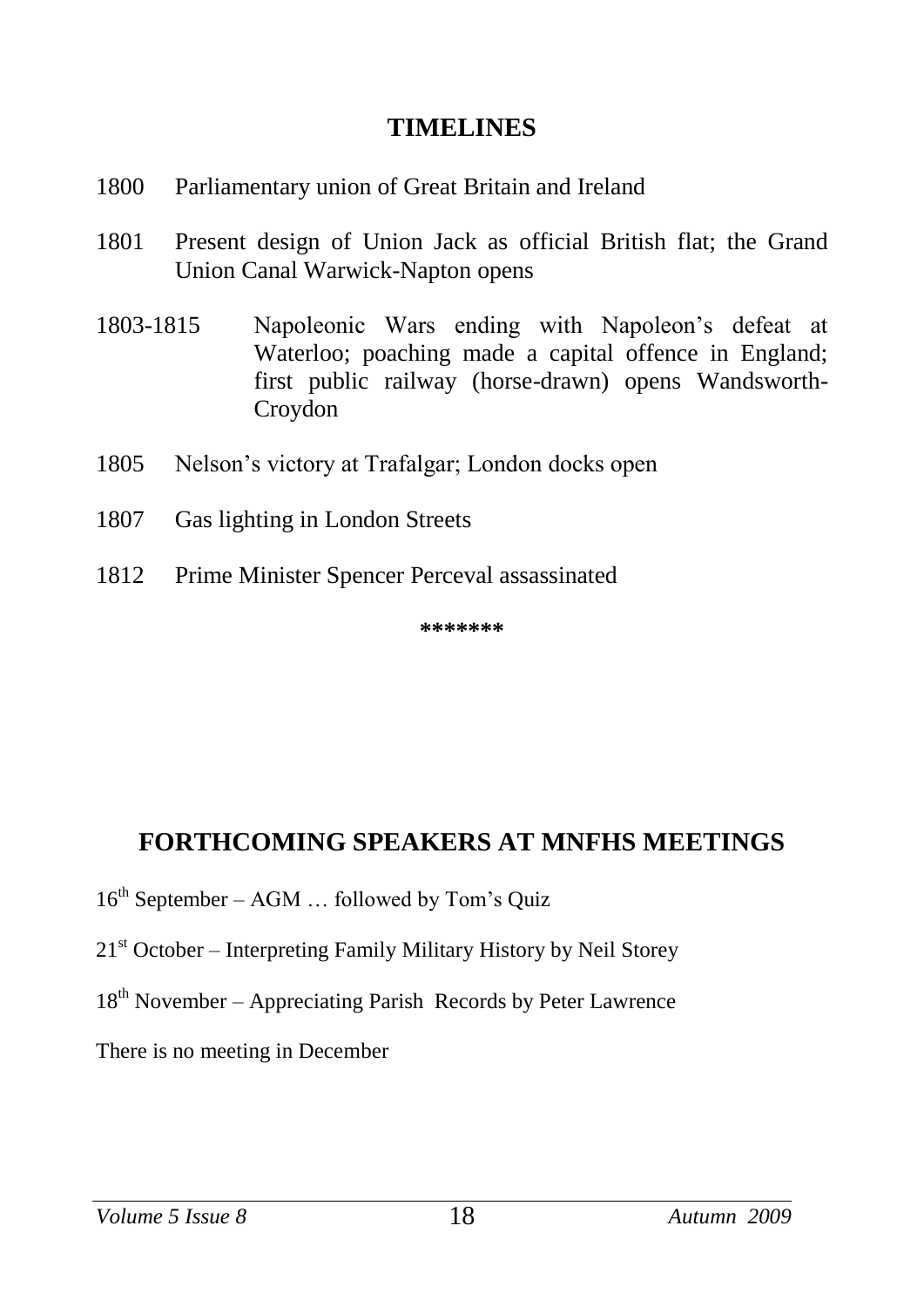## <span id="page-18-0"></span>**USING THE VICTORIAN CENSUS**

*"Oxford University's Department for Continuing Education is delighted to offer members of the Federation of Family History Societies a 10%discount when they enrol on our online course Using the Victorian Census before 28th August 2009"*

Full course details can be found at [www.conted.ox.ac.uk/census](http://www.conted.ox.ac.uk/census)

To claim the 10% discount simply complete the online enrolment form, entering the following promotional voucher code when prompted **FFHS9Aug**

The offer is available until 28 August 2009, while places are available.

#### **Using the Victorian Census: A Practical Course for Family and Local History**

The census returns for England & Wales dating from 1841 to 1901 are one of our most valuable sources for studying society, families and local communities in the 19th century and their availability online now brings them within reach of anyone with access to the Internet. This practical course will introduce the census and show how it can be used to explore the world of our Victorian ancestors.

## **NORFOLK RESEARCH**

Parish Records and Census Searches £5 per hour Send S A E for details to: W Hepburn, 11 Preston Avenue, Wymondham, Norfolk NR18 9JE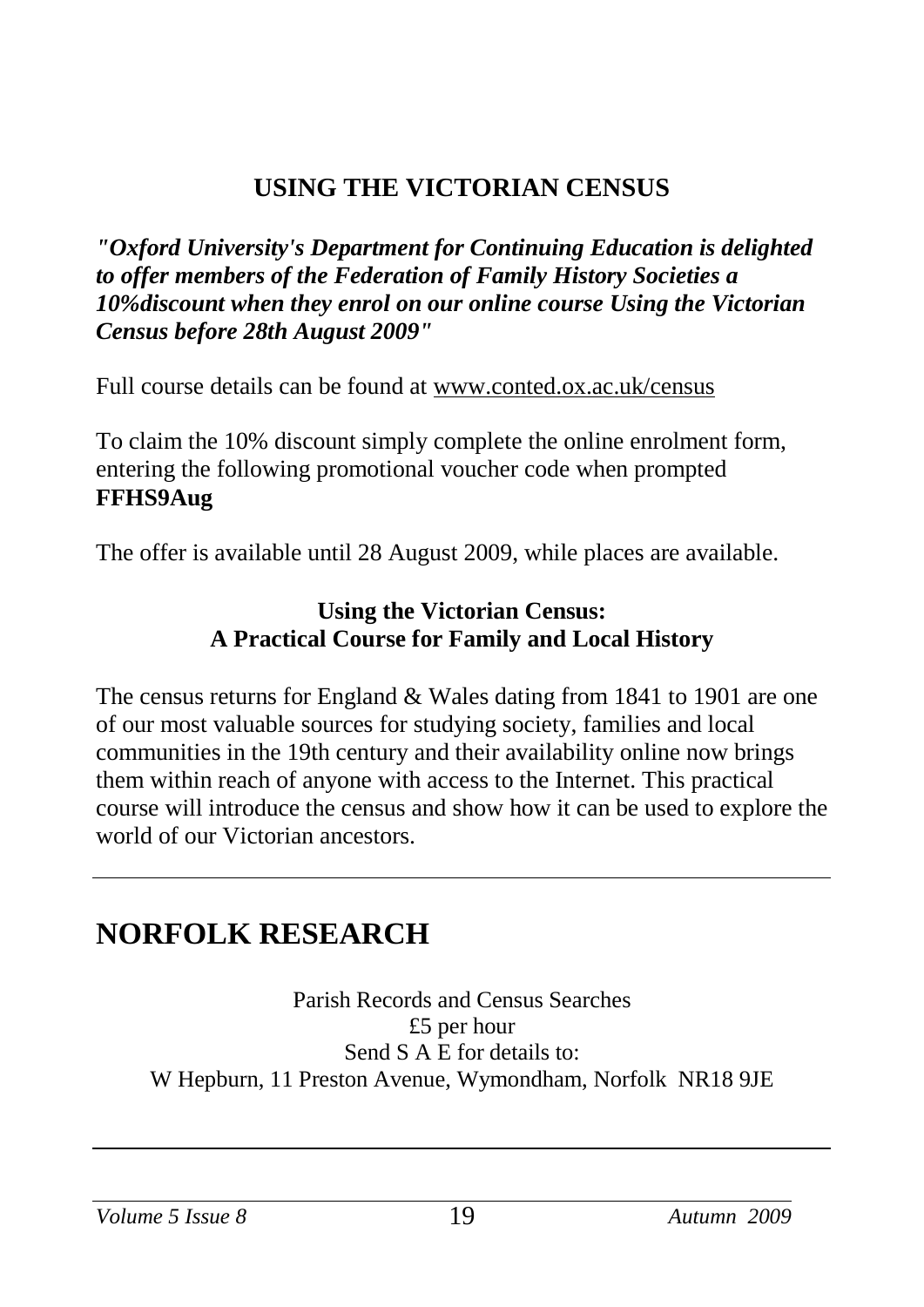## <span id="page-19-0"></span>**ONE THOUSAND MORE MEMORIALS**

Another 1,000 Kent churchyard memorial inscriptions have been added to the Kent Archaeological Society's website [www.kentarchaeology.org.uk](http://www.kentarchaeology.org.uk/) . Most of them have been transcribed from original notes made by antiquarians more than 100 years ago, and therefore provide genealogical information from gravestones which since then have become illegible or have been removed.

More than 900 of the inscriptions are from St Botolph's, Northfleet and St George's, Gravesend, and were originally recorded by Sir Thomas Colyer-Fergusson of Ightham Mote, a life member and officer of the KAS, whose notebooks were donated to the Centre for Kentish Studies.

The MIs feature photographs taken in St George's Churchyard at 6am one morning in 1923 during an unsuccessful attempt to find the remains of the legendary 'Princess Pocahontas,' who died on board a ship off Gravesend in 1617 and was buried at St George's.

Pocahontas, a native American, saved the life of Captain John Smith, the 'Father' of the state (then colony) of Virginia, in 1607.

#### **\*\*\*\*\*\*\***

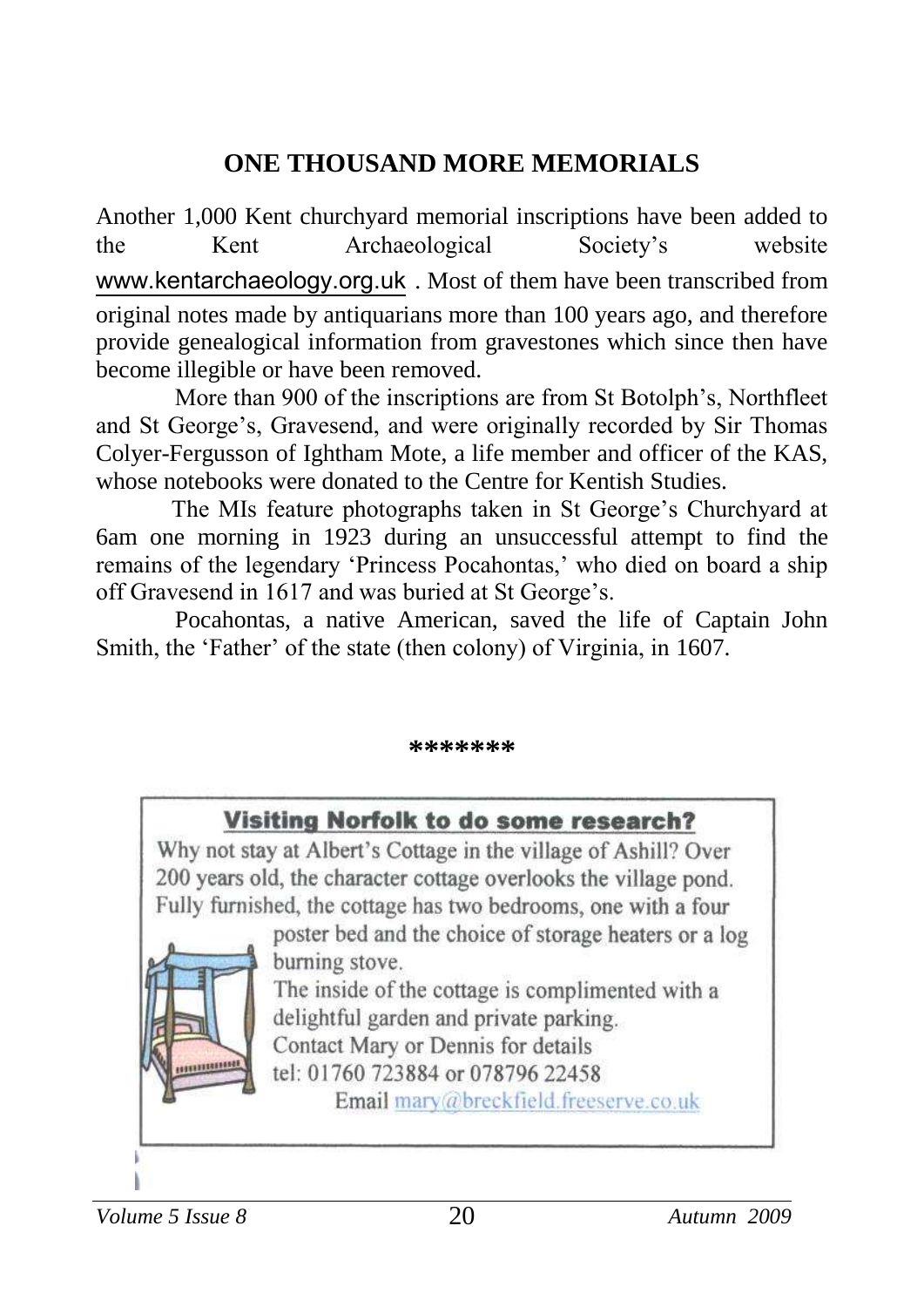

# **DEREHAM COMPUTER SERVICES**

**First through quality … Second to none**

24b Norwich Street, Dereham - [www.derehamcomputers.co.uk](http://www.derehamcomputers.co.uk/) Tel: 01362 690999

# **"Tracing your East Anglian Ancestors - A Guide for Family Historians" by Gill Blanchard**

**is being published by Pen and Sword Books Ltd. It provides a practical and informative guide to the resources that are available for tracing your East Anglian Ancestors and understanding their lives. For more information see Gill's website - [www.pastsearch.co.uk](http://www.pastsearch.co.uk/)**

*Please be aware that any contract or agreement made between members and members or researchers/ advertisers is on their own terms, and is therefore not the responsibility of the Society. However, we would like to know of any problems encountered and may cease accepting advertising.*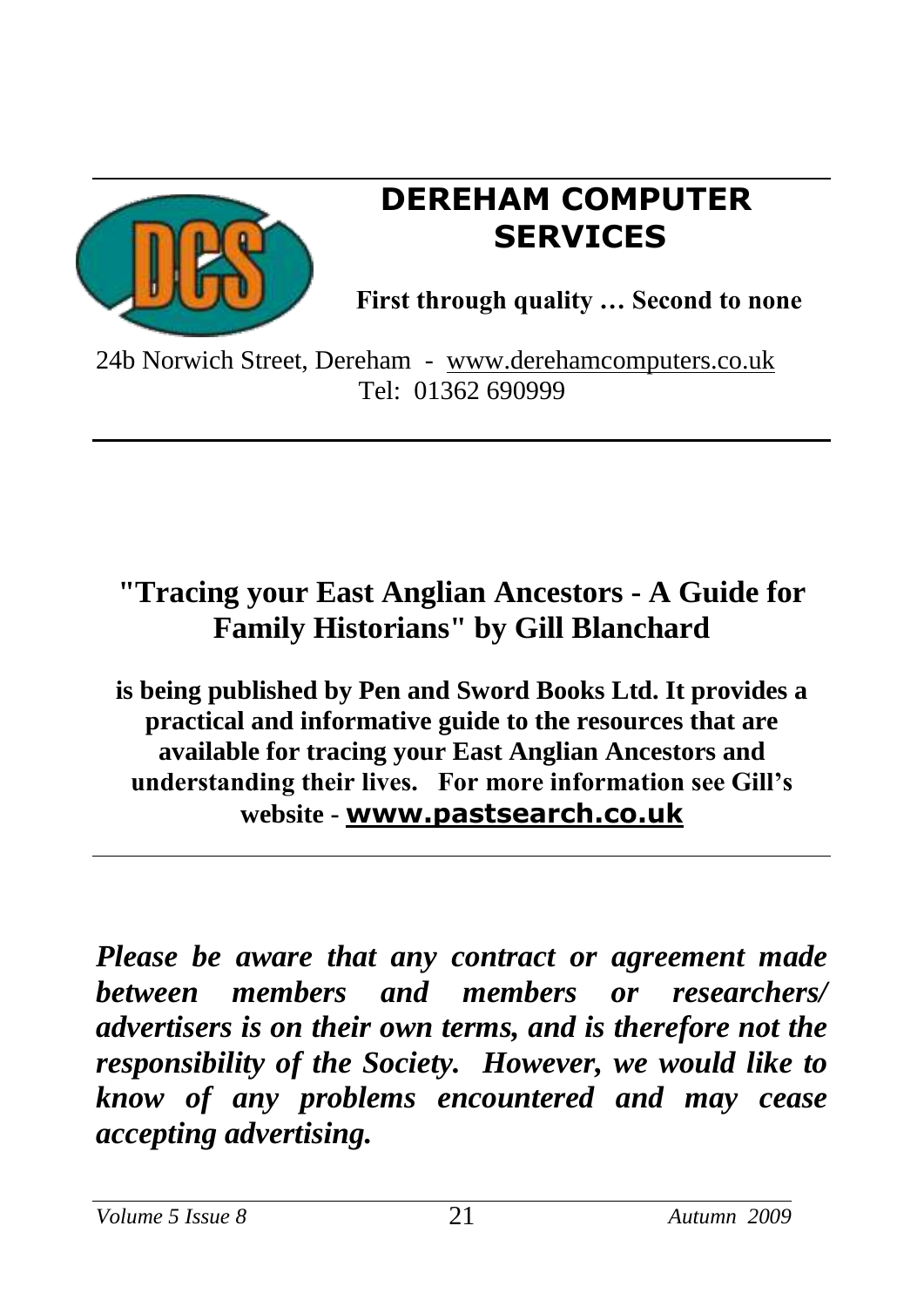

Lamify History Linders

Genealogy Research





## Family History Finders **The Old Barn, Church Farm, Old Fakenham Road Attlebridge, Norfolk NR9 5ST**

### **01603 261717**

You may be researching your ancestors and would like some guidance on starting your quest or you may need help to find the next generation.

Family History Finders offers facilities, courses and a helping hand in your ancestral trail, as well as access to the major websites.

From £5.00 per hour use the centre to do your own research with a helping hand on site. Discover your family tree, house history or take a genealogy course from the dedicated centre in Attlebridge, Norfolk.

Whichever path you choose, Family History Finders offers a wide range of services tailored to suit individual needs and budgets.

We can help you find the sources to search the past.

#### [www.familyhistoryfinders.co.uk](http://www.familyhistoryfinders.co.uk/)

E-mail: information@familyhistoryfinders.co.uk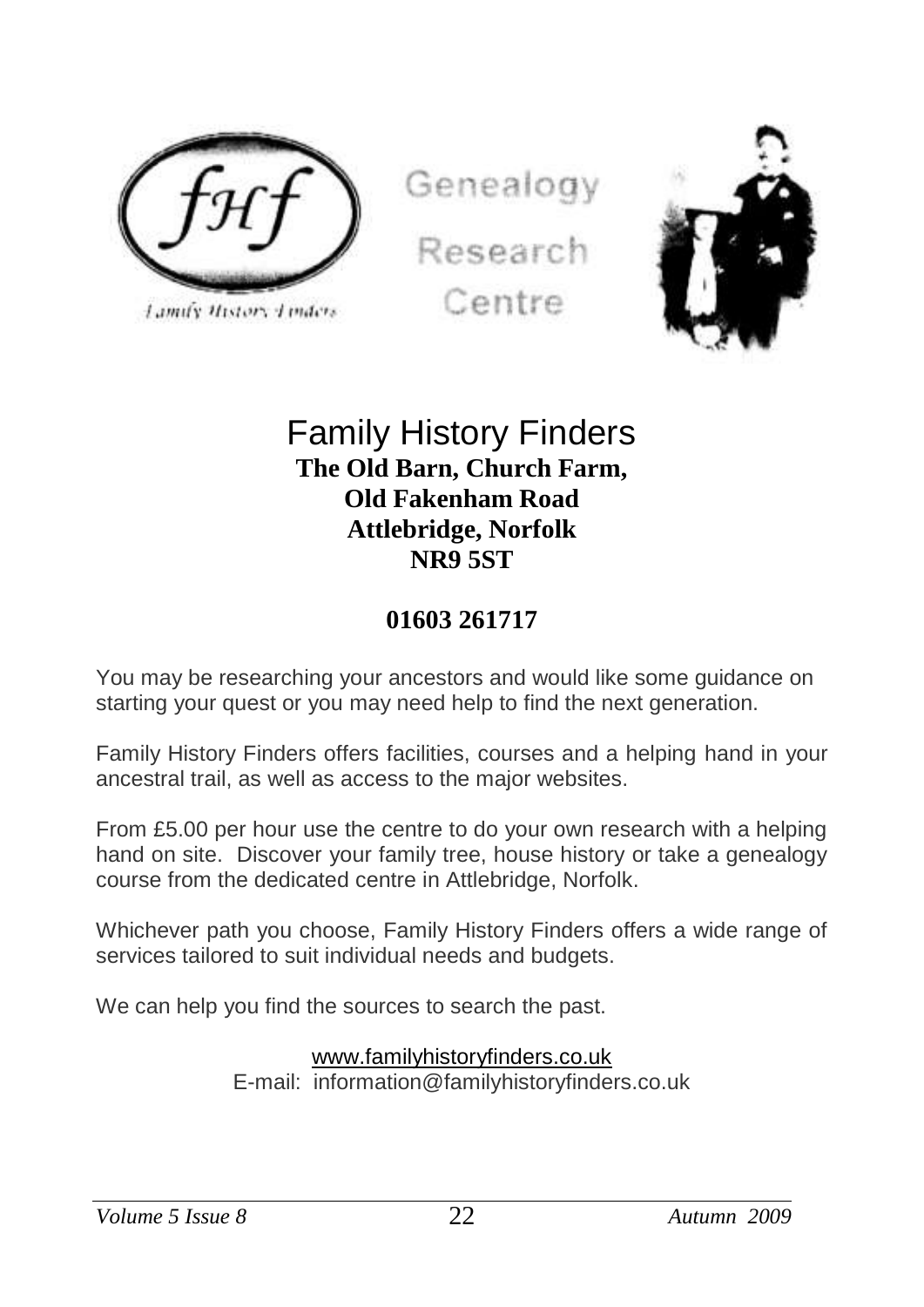# **Tracing Your Family Tree? Norfolk**

**Suffolk, Cambridgeshire, Essex and Lincolnshire**

# **Professional Researcher**

# **Gill Blanchard BA, MA Post. Grad. Cert. Ed (PCE)**

# **Record Office and Freelance since 1992**

# **Family History Courses available**

**84 Rupert Street Norwich, Norfolk NR2 2AT**

**Tel: 01603 633232**

**[gblanchard@pastsearch.co.uk](mailto:gblanchard@pastsearch.co.uk) [www.pastsearch.co.uk](http://www.pastsearch.co.uk/)**

**I am a qualified historian and researcher providing a full range of services including: Compiling Family Trees, Writing Your Family History, Local History, House History & Photography**